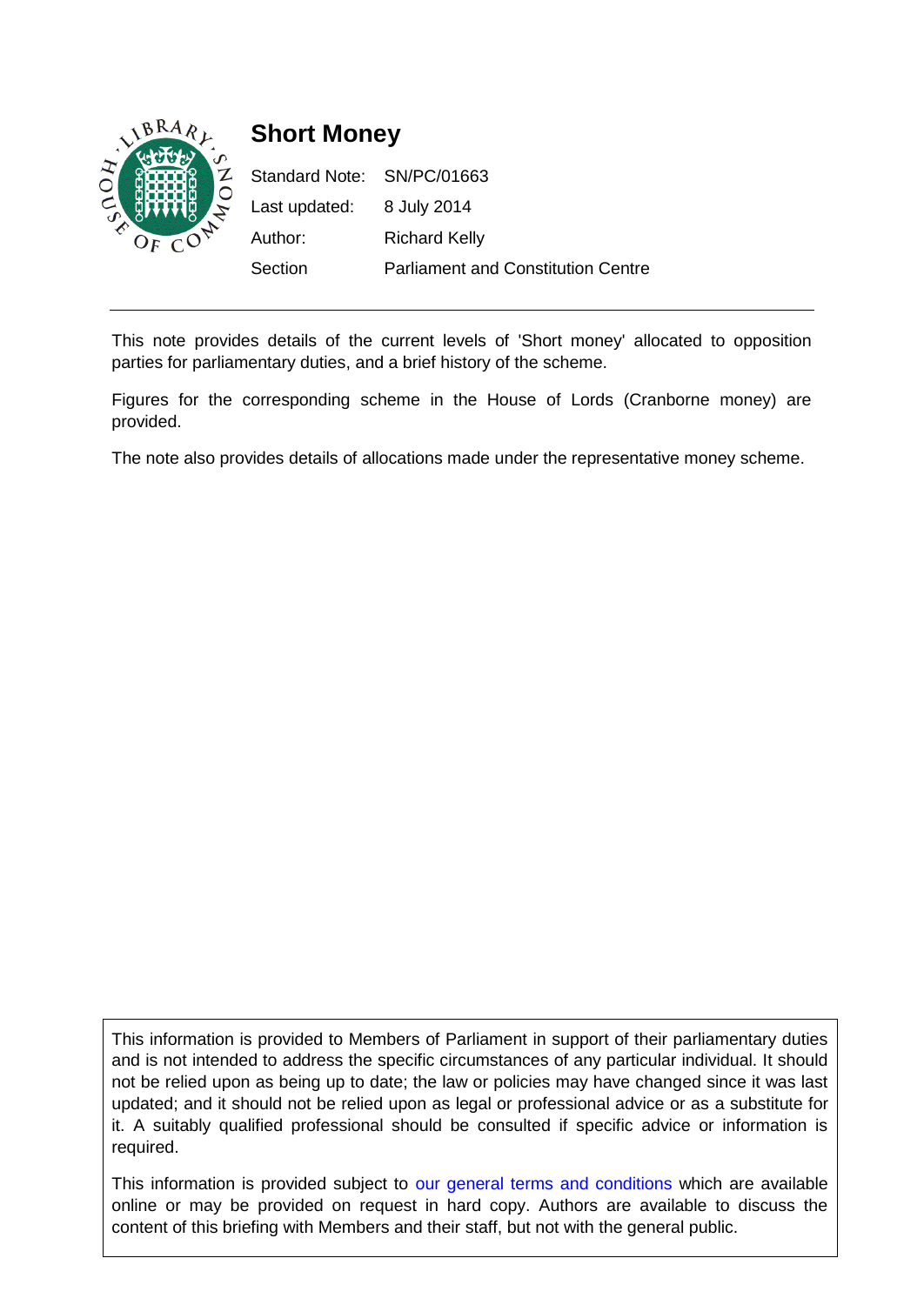# **Contents**

| 1            | Introduction                                                             | 3  |
|--------------|--------------------------------------------------------------------------|----|
| $\mathbf{2}$ | What is the money used for?                                              | 4  |
|              | Short Money and the coalition<br>2.1                                     | 5  |
|              | <b>Reforming Short Money</b>                                             | 5  |
| $\mathbf{3}$ | <b>Accounting for Short Money</b>                                        | 5  |
| 4            | <b>Historical background</b>                                             | 8  |
| 5            | <b>House of Lords: Cranborne money</b>                                   | 11 |
|              | Cranborne Money and the coalition<br>5.1                                 | 12 |
| 6            | <b>Financial support for Sinn Fein</b>                                   | 13 |
|              | Appendix 1: Short Money allocations, 2014/15                             | 17 |
|              | <b>Appendix 2: Short Money allocations</b>                               | 18 |
|              | (a) Allocations $(E)$ , 1997/98 - 2009/10                                | 18 |
|              | (b) Allocations (£) 2009/10-2014/15                                      | 19 |
|              | (c) General funding rates, 1997/98 onwards $(E)$                         | 20 |
|              | (d) Historic funding rates $(E)$                                         | 20 |
|              | (e) Funding for the Leader of the Opposition's Office                    | 21 |
|              | Appendix 3: Cranborne Money allocations, 1997/98-2014/15                 | 22 |
|              | <b>Appendix 4: Short Money resolution</b>                                | 23 |
|              | (a) Resolution of the House of Commons of 26 May 1999                    | 23 |
|              | (b) Resolution of the House of Commons of 26 May 1999, as amended by the |    |
|              | <b>Members Estimate Committee</b>                                        | 26 |
|              | Appendix 5: House of Lords Resolution of 30 July 2002 on Cranborne money | 29 |
|              | House of Lords Resolution of 24 June 2010 on Cranborne money             | 30 |
|              | Appendix 6: Resolution of 8 February 2006 on financial support for       |    |
|              | representative business                                                  | 31 |
|              | (a) The Resolution                                                       | 31 |
|              | (b) Allocations made under the resolution of 8 February 2006             | 31 |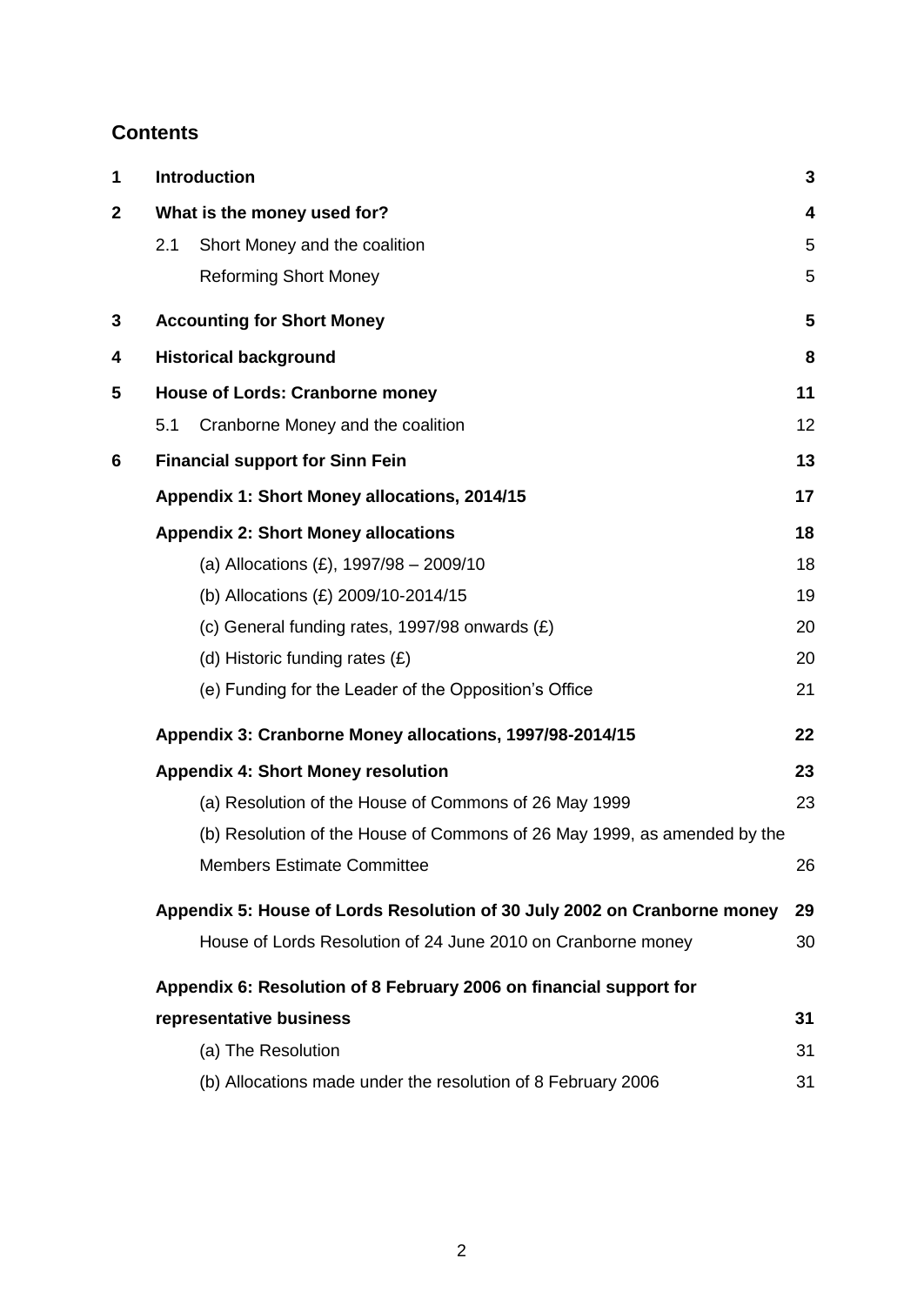## <span id="page-2-0"></span>**1 Introduction**

Short Money – that is funding to support opposition parties – was introduced in 1975 (see Section 4 for a note on the historical background).

The current scheme is administered under a Resolution of the House of 26 May 1999.<sup>1</sup> Short Money is made available to all opposition parties in the House of Commons that secured either two seats or one seat and more than 150,000 votes at the previous General Election. Short Money is not available to parties whose Members have not sworn the oath. The scheme has three components:

- 1. Funding to assist an opposition party in carrying out its Parliamentary business
- 2. Funding for the opposition parties' travel and associated expenses
- 3. Funding for the running costs of the Leader of the Opposition's office

The nature of the funding available under each of the categories and a summary of the 2014/15 allocations are set out in Table 1 below. (Full details of the current rates are set out in the Appendices.) Each component is uprated annually on 1 April by the percentage increase in the RPI in the year to the previous December.<sup>2</sup> Allocations throughout a Parliament are based on the results of the previous General Election.

- **General funding for Opposition Parties** the amount payable to qualifying parties from 1 April 2014 is **£16,689.13** for every seat won at the last election plus **£33.33** for every 200 votes gained by the party.
- **Travel Expenses for Opposition Parties** the total amount payable under this component of the scheme for the financial year commencing on 1 April 2014 is **£183,336.00** apportioned between each of the Opposition parties in the same proportion as the amount given to each of them under the basic funding scheme set out above.
- **Leader of the Opposition's Office** under the third component of the scheme, **£777,538.48** is available for the running costs of the Leader of the Opposition's office for the financial year commencing on 1 April 2014.

In addition, the Leader of the Opposition, the Opposition Chief Whip and a maximum of two Assistant Opposition Whips, in the House of Commons, receive a salary from public funds, on top of their parliamentary salary.<sup>3</sup> The *Ministerial and other Salaries Act 1975 (Amendment) Order 2011* implemented the Cabinet's decision to reduce ministerial salaries, taken in May 2010.<sup>4</sup> The Order also set rates for the salaries of qualifying Opposition officeholders. The Order came into force on 14 July 2011 and set the following salaries:

|                                  | From 14 July 2011                                                                    |
|----------------------------------|--------------------------------------------------------------------------------------|
| Leader of the Opposition         | £63,098                                                                              |
| <b>Opposition Chief Whip</b>     | £33,002                                                                              |
| <b>Assistant Opposition Whip</b> | £19,239                                                                              |
|                                  | Source: Ministerial and other Salaries Act 1975 (Amendment) Order 2011, SI 2011/1689 |

<sup>1</sup> HC Deb 26 May 1999 Vol 332 c427-9 (see Appendix 4 for the text of the resolution). Note the resolution was altered by the Members Estimate Committee, see Appendix 4

<sup>&</sup>lt;sup>2</sup> Uprating has been based on December's inflation rate since April 2004, prior to this the inflation rate in March was used as the basis for uprating Short Money.

<sup>3</sup> *Ministerial and other Salaries Act 1975* (chapter 27), sections 1 and 2 and Schedule 2

<sup>4</sup> For further details see House of Commons Library Standard Note, *[Members' pay and allowances from April](http://www.parliament.uk/briefing-papers/SN05436)  [2010](http://www.parliament.uk/briefing-papers/SN05436)*, SN/PC/5436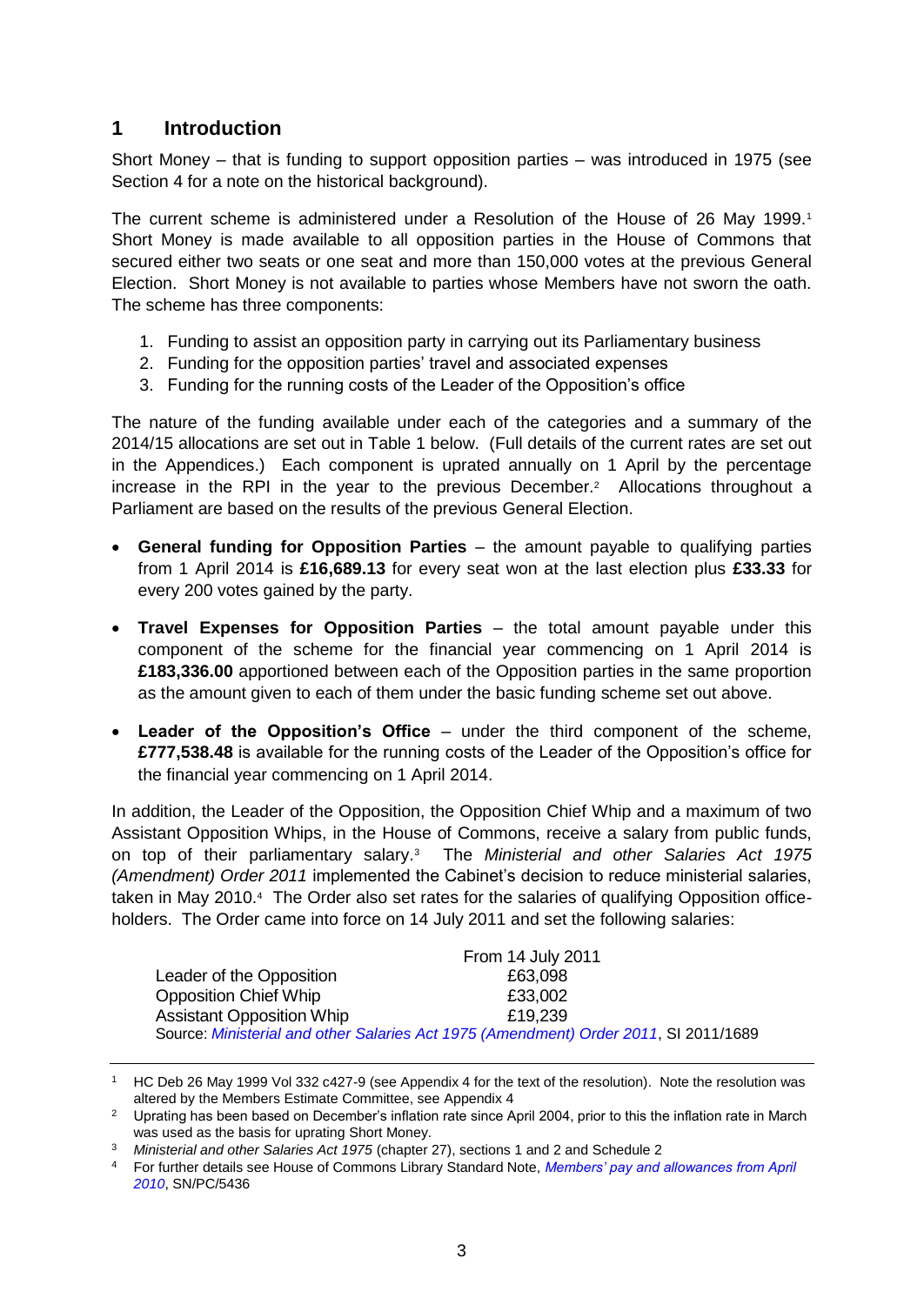#### **Table 1: Short Money allocations, 2014/15 (£)**

|                                    |              |            | Leader of the |              |
|------------------------------------|--------------|------------|---------------|--------------|
|                                    | General      | Travel     | Opposition    | Total        |
| Labour Party                       | 5,740,052.00 | 167.203.67 | 777,538.48    | 6,684,794.15 |
| Democratic Unionist Party          | 161,544.00   | 4,705.65   |               | 166,249.65   |
| <b>Green Party</b>                 | 64,151.00    | 1,868.67   |               | 66,019.67    |
| Plaid Cymru                        | 77,598.00    | 2,260.37   |               | 79,858.37    |
| Social Democratic and Labour Party | 68,532.00    | 1,996.29   |               | 70,528.29    |
| <b>Scottish National Party</b>     | 181,993.00   | 5,301.34   |               | 187,294.34   |

## <span id="page-3-0"></span>**2 What is the money used for?**

Short Money general funds are largely spent on research support for front-bench spokesmen, assistance in the Whips' offices and staff for the Leader of the Opposition. Paragraph 1 of the original Resolution in 1975 provided that financial assistance to qualifying parties was available "to assist that party in carrying out its Parliamentary business", and paragraph 6 required parties to certify "that the expenses in respect of which assistance is claimed have been incurred exclusively in relation to that party's Parliamentary business".

Since its introduction, in 1975, two major changes to the scope of Short Money have been made. First in 1993, separate provision was made for the first time for "financial assistance towards travelling and associated expenses necessarily incurred by an opposition party's spokesmen in relation to the party's Parliamentary business". Second in 1999, it was agreed to introduce "a separately identified sum specifically for the Office of the Leader of the Opposition, in recognition of the constitutional role played by, and thus the specific demands on, the holder of that post".<sup>5</sup>

The current Resolution reflects the original Resolution of 1975 and incorporates these changes (the Resolution is set out in full in Appendix 4):

1.—(1) Financial assistance to assist an opposition party in carrying out its Parliamentary Business shall be available …

2.—(1) … financial assistance towards travelling and associated expenses necessarily incurred by an opposition party's spokesmen in relation to the party's parliamentary business shall be available …

3.—(1) Financial assistance shall be available for the costs necessarily incurred in the running of the Leader of the Opposition's Office …

4. Any claims for financial assistance towards travelling expenses under paragraph 2 are to be made to the Accounting Officer of the House; and a party claiming such assistance shall

(a) Furnish that Officer with a statement of the facts on which the claim is based;

(b) Certify to that Officer that the expenses which are claimed have been incurred exclusively in relation to the party's parliamentary business in accordance with this resolution 6

<sup>5</sup> HC Deb 26 May 1999 c428

<sup>6</sup> House of Commons, *Votes and Proceedings*, 26 May 1999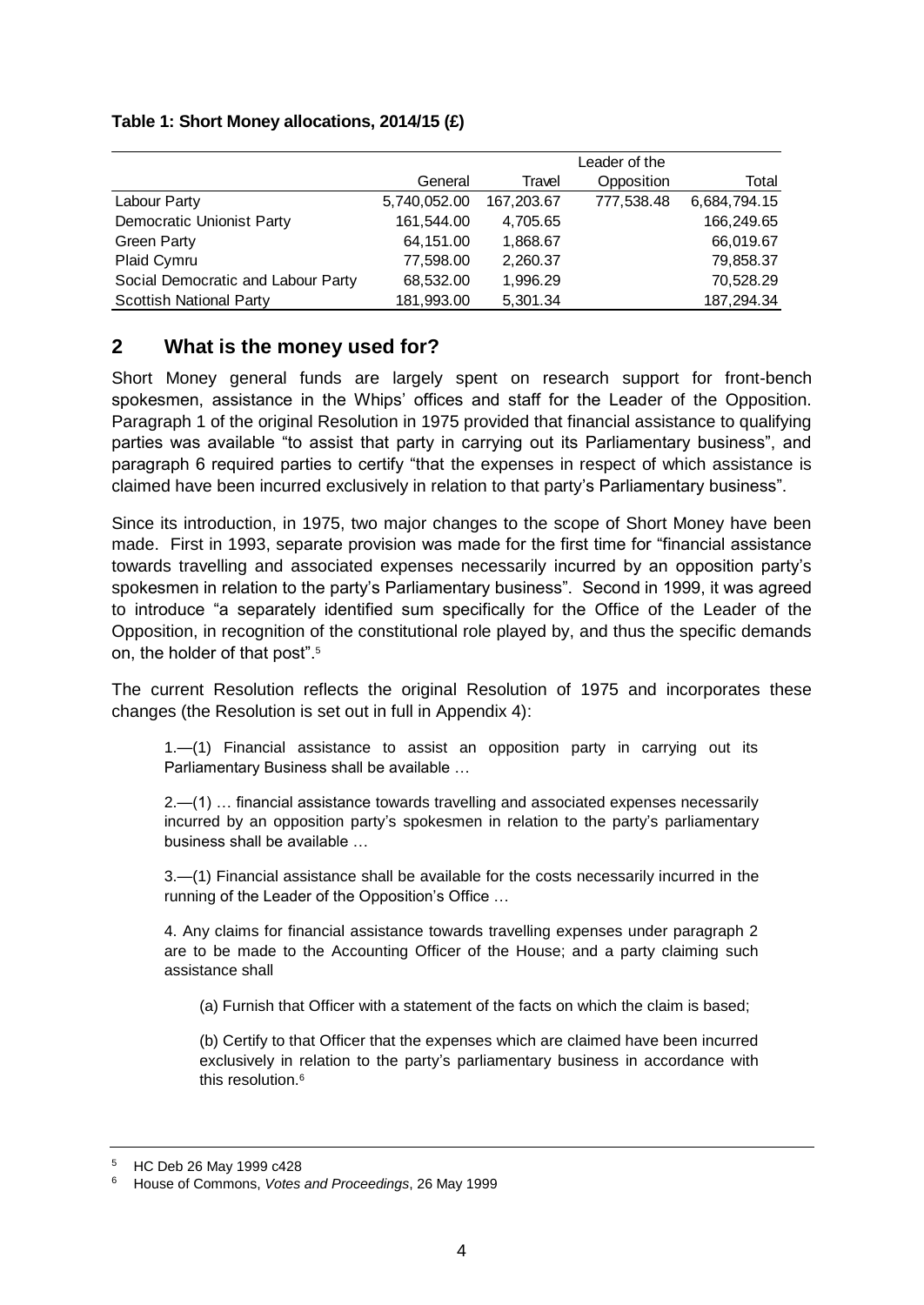Some other minor changes have occurred. Following a review of Short Money in 1988, John Wakeham, then the Leader of the House, announced the absorption into the Short Money scheme of some existing forms of assistance to the official Opposition:

In particular, it is proposed that the existing separate arrangements, which pre-date the introduction of 'Short' money, whereby certain office equipment, Postal facilities and stationery, are provided for the official Opposition out of departmental Votes shall be brought to an end. The current arrangements for the employment of four officially paid staff in the official Opposition Whips' Office would however, remain unaltered.<sup>7</sup>

#### <span id="page-4-0"></span>**2.1 Short Money and the coalition**

Short Money is only available to opposition parties. As a result of the coalition agreement between the Conservative and Liberal Democrat parties, following the 2010 general election, neither party now qualifies for Short Money. There had been rumours that the Liberal Democrats hoped to continue receiving Short Money.<sup>8</sup> However, speaking at Business Questions, Sir George Young, the Leader of the House, confirmed that the Liberal Democrats no longer qualified for Short Money. On 3 June 2010, he said that:

Short money is available to Opposition parties; it is not available to Government parties.<sup>9</sup>

Then on 10 June, he said:

I make it absolutely clear that Short money is available to Opposition parties. The Liberal Democrats are a party of government and therefore Short money is not available to them.<sup>10</sup>

#### <span id="page-4-1"></span>*Reforming Short Money*

Although, Sir George indicated that while Short Money was not available to Government parties, on 3 June, he said that "On the more general question, we are committed to a reform of party funding, and that was announced in the Queen's Speech".<sup>11</sup> However, on 10 June, he commented that "Short money is available only to Opposition parties; we have no plans to change that".<sup>12</sup>

## <span id="page-4-2"></span>**3 Accounting for Short Money**

Short Money is funded through the House of Commons Members Vote. The sums payable to parties generally are paid automatically in arrears every month, as is the sum to the Office of the Leader of the Opposition. Only the travel element has to be claimed by Members, again usually monthly, from the Department of HR and Change. Parties claiming Short Money must provide the Accounting Officer of the House of Commons (the Clerk of the House) with an auditor's certificate confirming that all expenses claimed were incurred exclusively in relation to the party's Parliamentary business. This was confirmed in a parliamentary answer, in 2000:

<sup>7</sup> *Ibid*

<sup>8</sup> Michael Crick, ["Rumours that Lib Dems hope to continue receiving Short money"](http://www.bbc.co.uk/blogs/newsnight/michaelcrick/2010/05/post.html), *Michael Crick's blog*, 19 May 2010; Michael Crick, ["The Lib Dems respond to Short Money rumours"](http://www.bbc.co.uk/blogs/newsnight/michaelcrick/2010/05/the_lib_dems_respond_on_short.html), *Michael Crick's blog*, 19 May 2010

<sup>9</sup> HC Deb 3 June 2010 c591

<sup>10</sup> HC Deb 10 June 2010 c468

<sup>11</sup> HC Deb 3 June 2010 c591

<sup>12</sup> HC Deb 10 June 2010 c470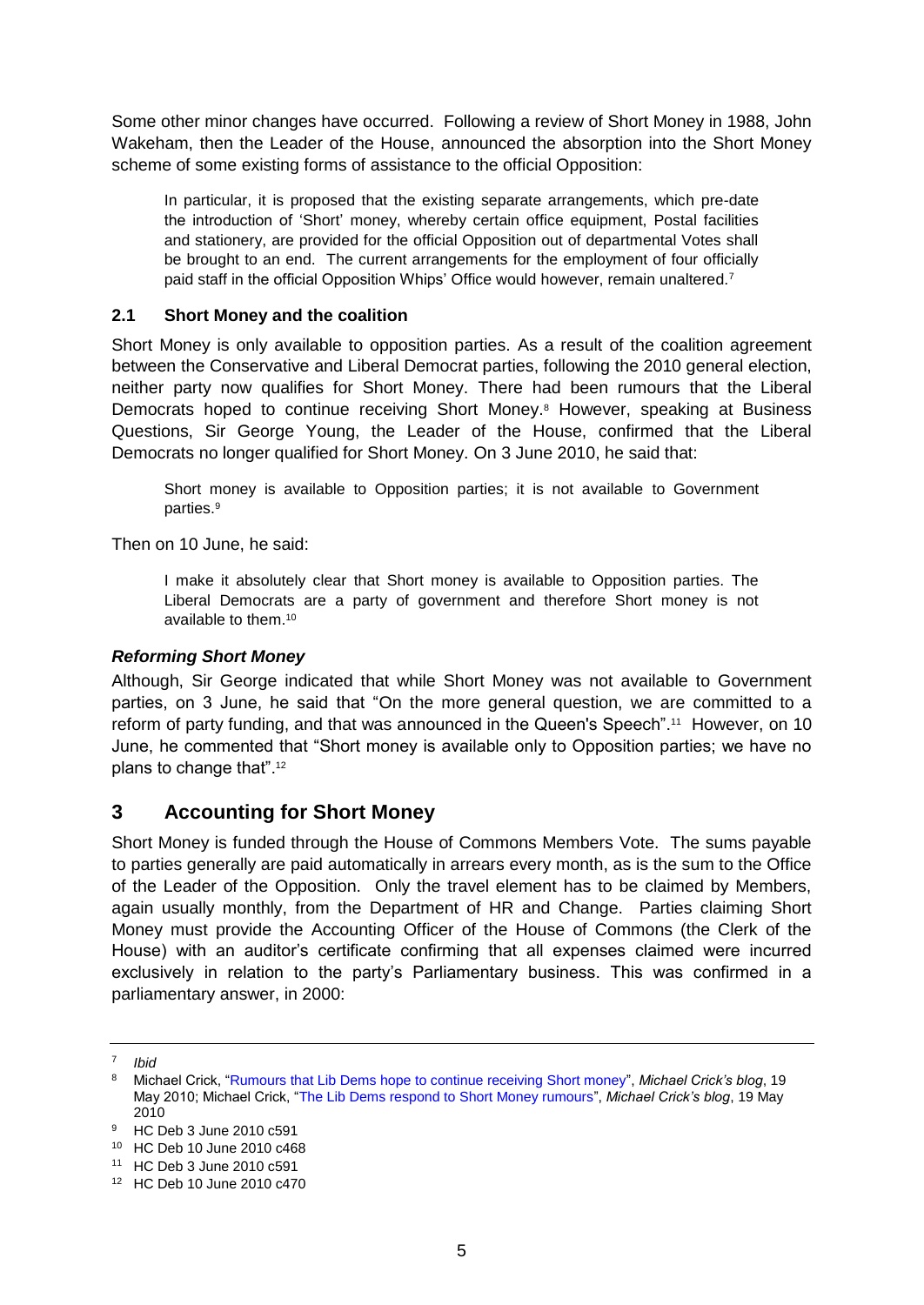**Mr. Kemp:** To ask the President of the Council what steps she takes to ensure that Short money allocated to Her Majesty's Opposition is used exclusively for parliamentary purposes.

**Mrs. Beckett:** Recipients of Short money have to furnish the Accounting Officer of the House with the certificate of an independent professional auditor, in a form determined by the Accounting Officer, to the effect that all expenses in respect of which the party received financial assistance during the period ending with that day were incurred exclusively in relation to the party's parliamentary business under the House's resolution.<sup>13</sup>

Shortly after the 2010 general election, Sir George Young, the Leader of the House of Commons confirmed the role of the Accounting Officer:

It is for the Clerk of the House, as accounting officer, to ensure that Short money payments are made in accordance with resolutions of the House.<sup>14</sup>

However, very little information is published about the qualifying parties' use of their Short Money allocation in carrying out their parliamentary business. There has been some concern over the years about whether Short Money is being used appropriately.<sup>15</sup> According to press reports, the former Labour Member, Fraser Kemp, wrote to the Leader of the House in September 1999 complaining about the possible misuse of funds, followed by a letter to the Comptroller and Auditor General.<sup>16</sup> Mr Kemp is also reported to have written to the Conservative Party's auditors PricewaterhouseCoopers (PwC) to seek assurance that the party had not misused its Short Money to fund party political activities.<sup>17</sup> The allegations were that funds intended for parliamentary purposes were being diverted to finance the party's election campaign by paying for staff at party headquarters.<sup>18</sup> Subsequently, it was reported that PwC sought clarification from the House of Commons authorities on precisely how Short Money funds could be spent.<sup>19</sup>

In 2001, in its inquiry into special advisers, the Public Administration Select Committee (PASC) also considered Short Money because Lord Neill, whilst chairman of the Committee on Standards in Public Life, had wondered whether a Short Money-type scheme would be appropriate for funding special advisers.<sup>20</sup> PASC reported the discussion that had taken place over what constituted "parliamentary business" but noted that a definition had been agreed between the Fees Office (now the Department of HR and Change), the Official Opposition, the Accounting Officer and the National Audit Office.<sup>21</sup> However, the Committee commented that:

The current system is open to the criticism that it places the onus on the political parties rather than on either House authorities or firms of accountants to say that the

<sup>13</sup> HC Deb 13 April 2000 Vol 348 c272W

<sup>14</sup> HC Deb 10 June 2010 c483

<sup>15</sup> e.g. see Fraser Kemp's Early Day Motion 214 1997/98

<sup>16</sup> "Watchdog to study Tory spending ", *The Times*, 28 Oct 1999

<sup>17</sup> e.g. see "MP urges PwC to probe Tory use of public money", *Financial Times*, 28 Dec 1999

<sup>18</sup> e.g. see "Tories 'spend public cash on campaigning' ", *Guardian*, 24 June 2000

<sup>19</sup> e.g. see "Tories 'spending public funds on propaganda' ", *The Times*, 19 Feb 2000 "Inquiry into Tory spending", *Sunday Telegraph*, 23 April 2000

<sup>20</sup> Public Administration Select Committee, *Special Advisers: Boon or Bane: The Government's Response to the Committee's Fourth Report of Session 2000-01*, 18 December 2001, HC 463 2001-02

<sup>21</sup> *Ibid*, paras 45-46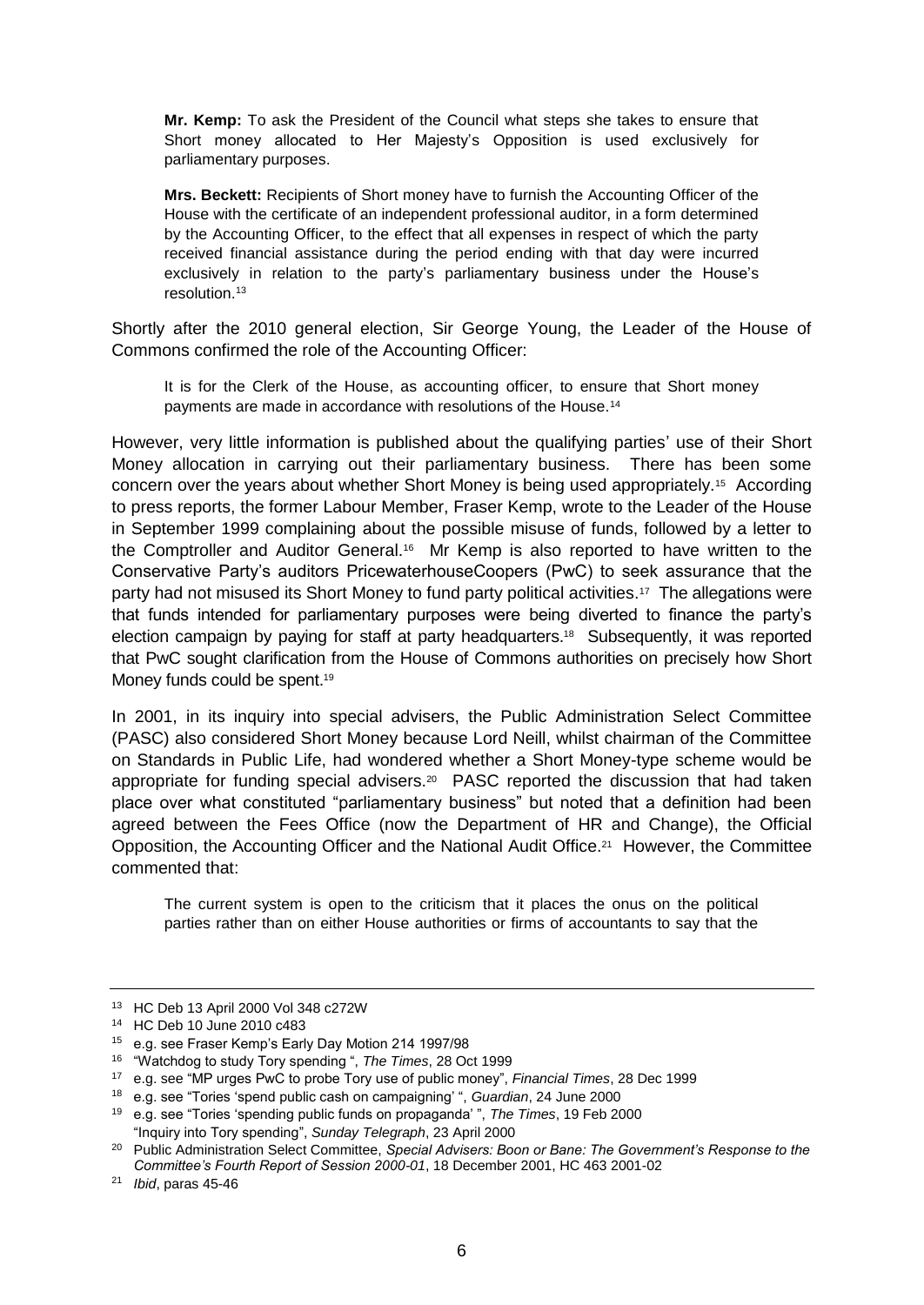money has been properly spent, although it is not clear that the previous system was much more transparent.<sup>22</sup>

It noted that its witnesses "thought there was room for more guidance" and that "the Official Opposition and its auditors were unable to give a categorical assurance that its Short Money funding was used exclusively for parliamentary business". It also expressed concern that a "description of parliamentary business was arrived at, without consideration by the House".<sup>23</sup> PASC concluded:

We believe that there is an urgent need for stricter regulation as to what Short money may be spent on and more transparency as to how it has been spent. We understand that it will be for the Leader of the House to bring forward an amended Resolution for adoption by the House. We asked the Clerk of the House to draw her attention to the evidence we took and he undertook to do so. **We hope that the Leader of the House will take an early opportunity to table an amended resolution so that the House can agree more precisely on what Short Money may be spent and how it is to be accounted for.**<sup>24</sup>

In its response to the Committee's recommendation, the Government gave the following commitment:

The Government recognises the Committee's concerns about the need for greater clarity over the terms and conditions governing the allocation of Short money, not least because of the significant sums of public money involved. Following the Committee's observations the Government will seek to work with the other political parties to achieve greater clarity and transparency in the use of Short money.<sup>25</sup>

Parliamentary answers provided some further information on the accountability mechanisms for Short Money. First:

**Mr. Drew:** To ask the Minister of State, Department for Constitutional Affairs what accountability mechanisms there are to scrutinise the spending of "Short" money.

**Mr. Hoon:** I have been asked to reply.

Short money is governed by the Resolution of the House of Commons of 26 May 1999.

Each opposition party which receives Short money is required to submit a certificate from an independent professional auditor within nine months of the year end confirming that all the expenses for which the party received financial assistance under the terms of the Resolution were incurred exclusively in connection with the party's parliamentary business.

If the certificate is not received within the time specified no further financial assistance is paid until such a certificate is so furnished.

Guidance for completion of the certificate is provided by the House administration and the form of the certificate has been agreed with the National Audit Office.<sup>26</sup>

<sup>22</sup> *Ibid*, para 48

<sup>23</sup> *Ibid*, paras 49-50

<sup>24</sup> *Ibid*, para 51

<sup>25</sup> Public Administration Select Committee, *Special Advisers: Boon or Bane*, 13 March 2001, HC 293 2000-01, para 40

<sup>26</sup> HC Deb 27 June 2005 c1336W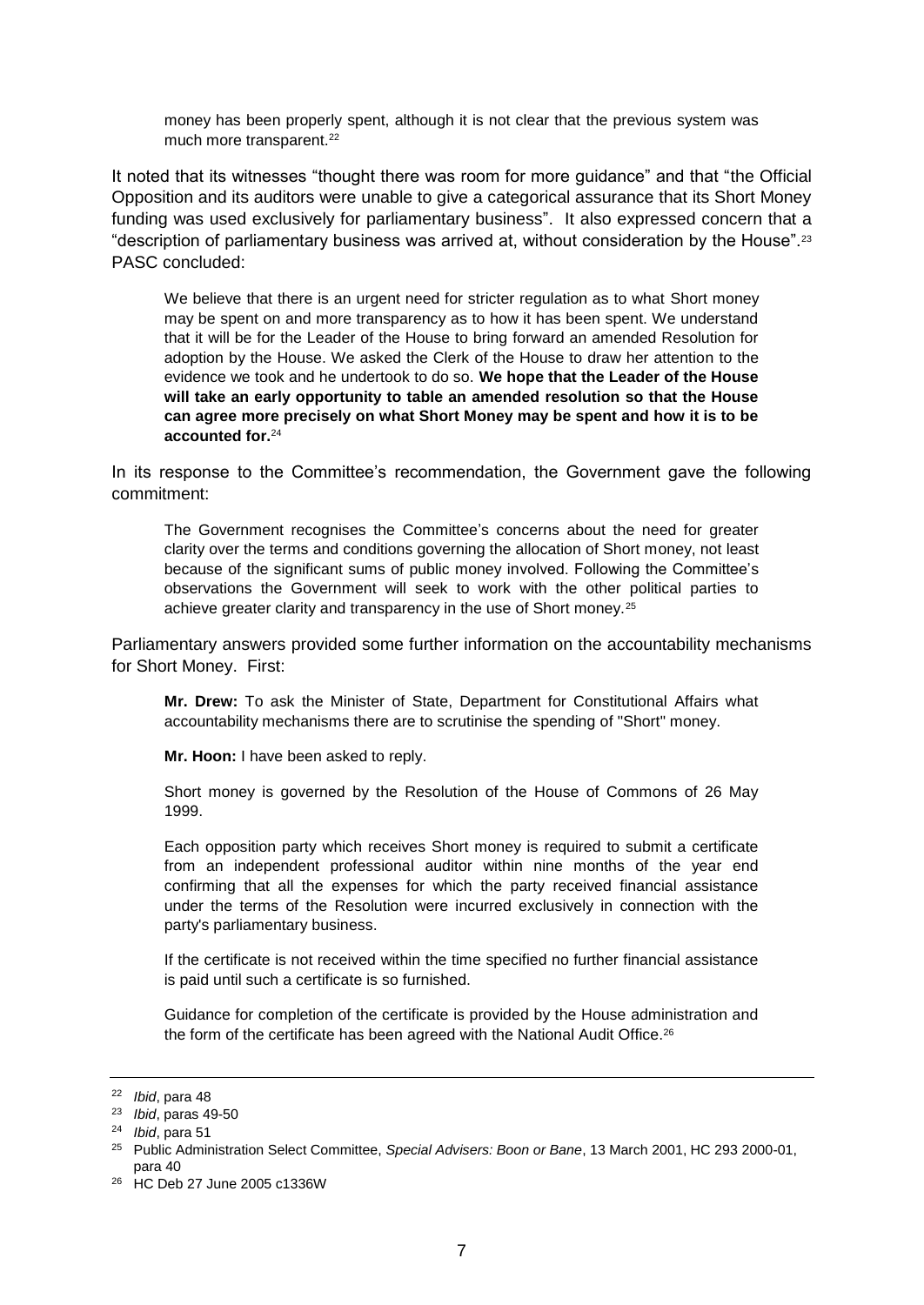And, secondly:

**Mr. Dismore:** To ask the Leader of the House (1) how many members of staff are paid for out of Short money on behalf of the Leader of the Opposition; how many staff were paid for from this allowance in each of the previous four years; and if he will make a statement;

(2) for what purposes Short money may be used; and if he will make a statement.

**Mr. Straw:** Short money is given to Opposition parties to help them to carry out their parliamentary business. This can include research associated with Front-Bench duties, developing and communicating alternative policies to those of the Government and shadowing the Government's Front Bench. There is specific provision for meeting costs necessarily incurred in running the office of the Leader of the Opposition. Each Opposition party has to provide a certificate from an independent auditor each year to the effect that all the expenses claimed were in respect of the party's parliamentary business. No information is available to me about the number of staff employed by the Leader of the Opposition who are paid from Short money.<sup>27</sup>

Early in the current Parliament, the Leader of the House addressed the question "what mechanism is used to monitor the usage of allocated funds"? He told the House that:

Each Opposition party that receives Short money is required to submit a report from an independent professional auditor, after the end of each financial year, that all the expenses for which the party received financial assistance under the terms of the resolution were incurred exclusively in connection with the party's parliamentary business. The relevant criteria are set out in notes provided to the auditors.<sup>28</sup>

The 1999 resolution included a requirement to provide "the Accounting Officer of the House with the certificate of an independent auditor" within nine months of the end of the financial year, to confirm that monies received were used in relation to parliamentary business (para 5(1) of the resolution). On 21 January 2013, the MEC agreed to implement an end-of-May deadline for submission of audit certificates for Short money and representative money.<sup>29</sup>

## <span id="page-7-0"></span>**4 Historical background**

"Short money" was introduced by the Wilson Government following a commitment in the Queen's Speech of 12 March 1974:

My Ministers will consider the provision of financial assistance to enable Opposition parties more effectively to fulfil their Parliamentary functions.<sup>30</sup>

Edward Short fleshed out the proposal in a statement on Members' allowances in July 1974:

A more immediate need is to provide additional support for the Opposition parties in Parliament - support which they certainly require if they are to play their full part here. The then Opposition and, I believe, the whole House benefited greatly from the Rowntree scheme, but more permanent arrangements are now necessary. Following our commitment in the Queen's Speech, I have had very helpful discussions with the parties opposite. I now plan to bring firm proposals before the House in the autumn.

<sup>27</sup> HC Deb 19 July 2006 c428W

<sup>28</sup> HC Deb 12 October 2010 c4MC

<sup>29</sup> House of Commons Commission, *[Decisions 21 January 2013](http://www.parliament.uk/mps-lords-and-offices/offices/commons/house-of-commons-commission/minutes/decisions-2013/hcc-210113/)*, Item 2

<sup>30</sup> HC Deb 12 Mar 1974 Vol 870 c47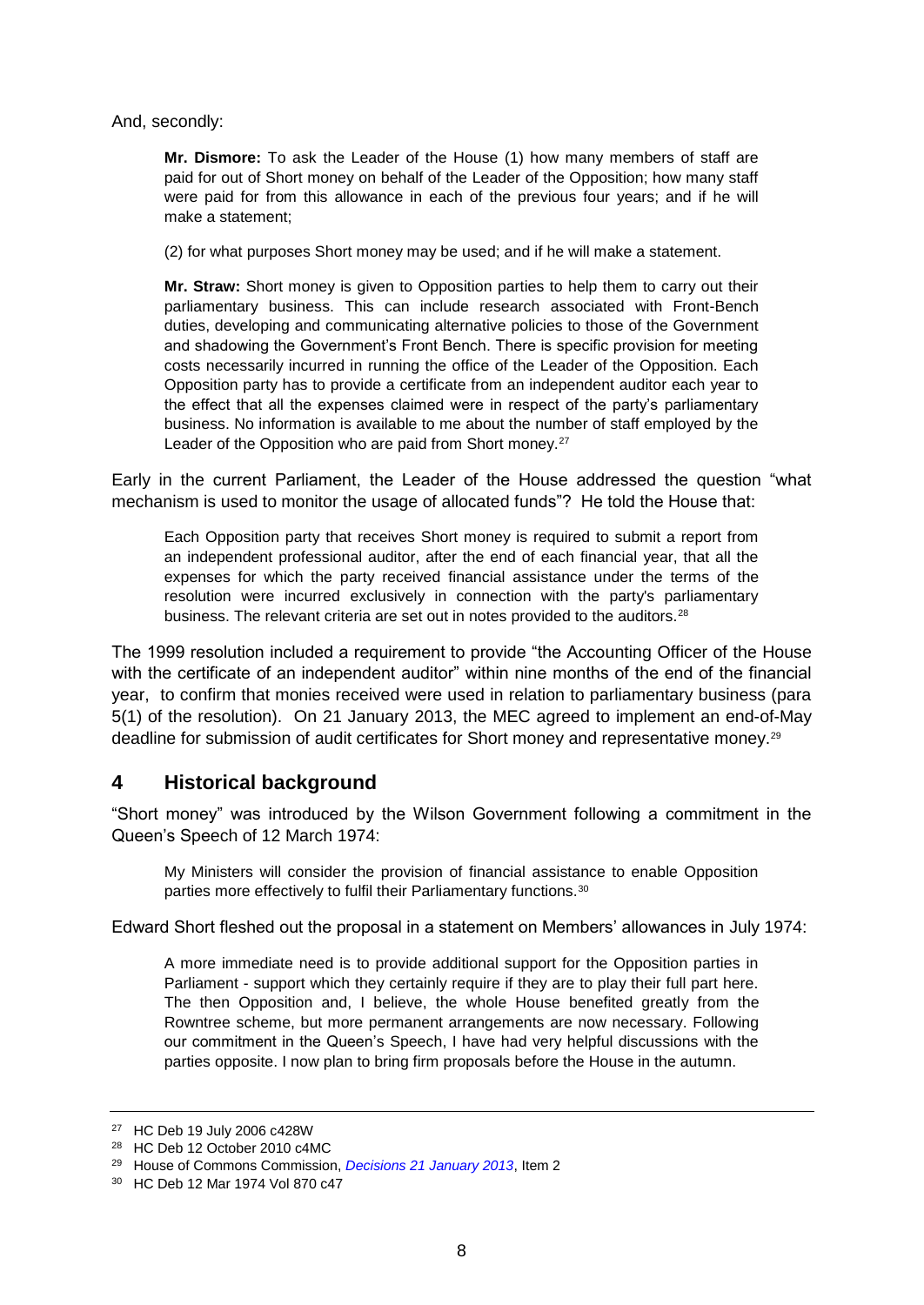The main areas of support which we believe are needed are in the staffing of the Opposition Leader's and Chief Whip's offices, and in research assistance for shadow Front Bench spokesmen. The smaller parties also need staff support, but, naturally, on a smaller scale. We take the view that the parties should decide their own staffing arrangements, and I shall propose, therefore, that they be allocated funds for this purpose, borne upon the House Vote. These would be calculated by a formula based on the number of seats and votes won, the details of which I should like to discuss further, with the parties opposite after the recess.<sup>31</sup>

The Opposition welcomed the principle of the scheme and talks between the parties were entered into. Progress was delayed by the October 1974 General Election, but Mr Short made a further announcement on 19 December giving details of the formula to be used in the allocation of funds.<sup>32</sup> The main elements of the scheme included:

The formula would take into account both seats in the House and votes at the last election

- there would be an upper limit in the case of the Official Opposition
- the scheme would be confined to parties having at least: two Members elected at the previous general election, or one Member elected and a minimum of 150,000 votes cast.
- the allocation of funds between the Commons and the Lords would be for parties to decide
- the amounts were maximum amounts and parties would have to account for expenditure within the limits to the House's Accounting Officer

The initial formula was set at £500 per seat and £1 for every 200 votes cast at the preceding general election, subject to an overall maximum in respect of any one party of £150,000.

A debate on a motion to approve the proposed scheme took place on 20 March 1975. On that day the House of Commons approved by 142 to 47 the following resolution:

1 That in the opinion of this House it is expedient that as from 1st January 1975 provision shall be made for financial assistance to any Opposition party in this House to assist that party in carrying out its Parliamentary business:

2 That for the purpose of determining the annual maxima of such assistance the following formula shall apply: -

£500 for each seat won by the party concerned plus £1 for every 200 votes cast for it at the preceding General Election, provided that the maximum payable to any party shall not exceed £150,000:

3 That it shall be a condition of qualification for such assistance that a party must either have at least two Members elected to the House as members of that party at the preceding General Election, or that it has one such Member and received at least 150,000 votes at that Election:

<sup>&</sup>lt;sup>31</sup> HC Deb 29 July 1974 Vol 878 c32. The "Rowntree scheme" mentioned in the text refers to corporate contributions made by the Rowntree Social Services Trust Ltd to the main political parties, and particularly the Liberal Party/Social Democratic Party, in the 1970s and early 1980s. (see Michael Pinto-Duschinsky, *British Political Finance 1830-1980*, 1981, p 197ff; Michael Pinto-Duschinsky, "Trends in British Political Funding 1979-1983", *Parliamentary Affairs*, Summer 1985, Vol 38, p336

<sup>32</sup> HC Deb 19 Dec 1974 Vol 883 cc1823-4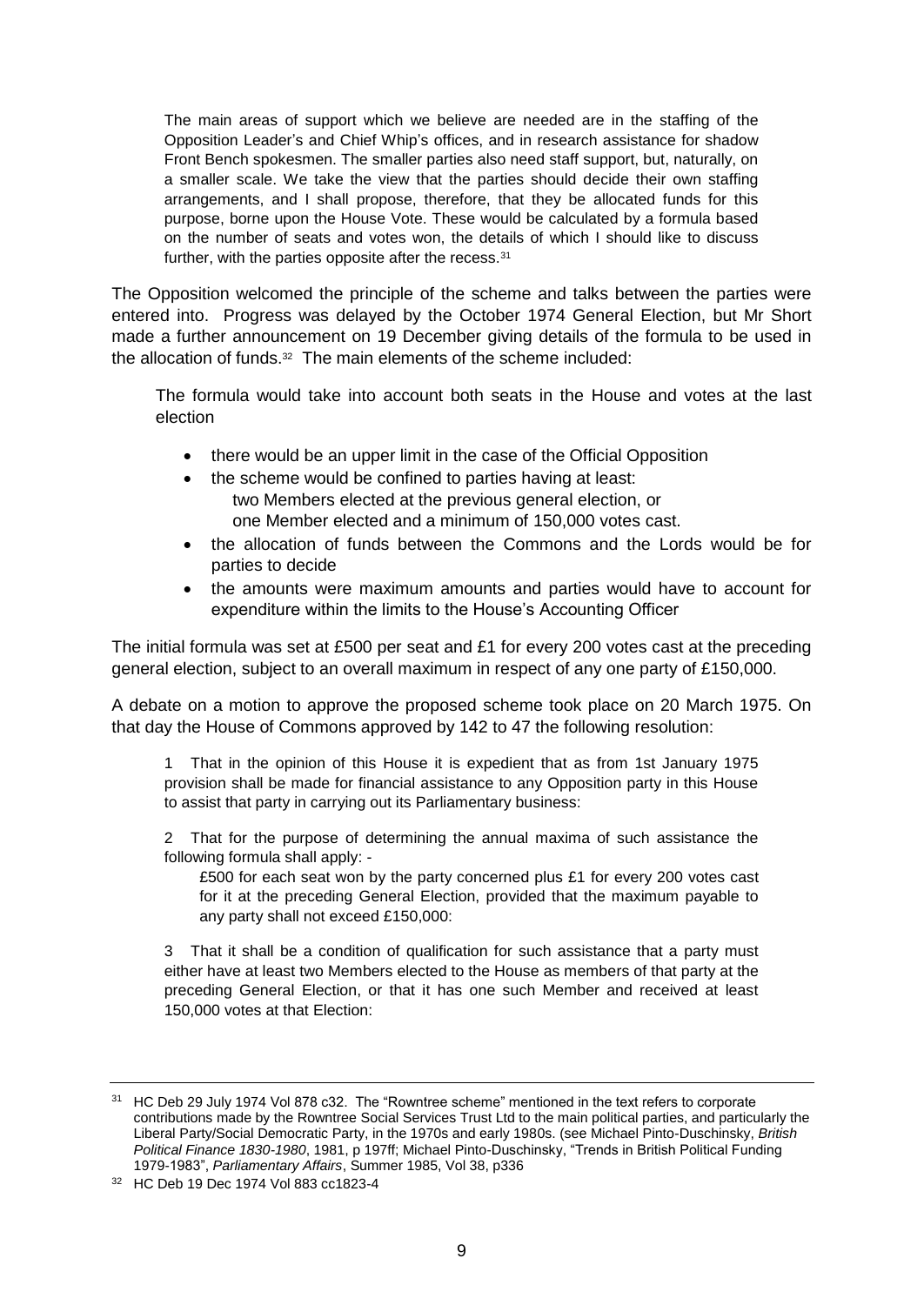4 That any party wishing to claim such assistance shall make to the Accounting Officer of the House a statement of the facts on which this claim is based:

5 That the cost of this provision shall be borne on the House of Commons Vote:

6 That parties making claims under this provision shall be required to certify to the Accounting Officer of the House that the expenses in respect of which assistance is claimed have been incurred exclusively in relation to that party's Parliamentary business:

7 That claims under these new arrangements shall be made quarterly, and that the annual maxima shall be applicable to claims made in respect of expenses incurred during any one calendar year.<sup>33</sup>

The resolution backdated the scheme to 1 January 1975 and the funding formula was therefore calculated on the results of the October 1974 Election. The figures set in 1975 were periodically uprated in 1978,<sup>34</sup> 1980,<sup>35</sup> 1983,<sup>36</sup> 1985<sup>37</sup> and 1988,<sup>38</sup> by amending the 1975 resolution. In addition, from 1985, monthly claims were permitted;<sup>39</sup> and, in 1987, the overall maximum that parties were entitled to was removed.<sup>40</sup>

In 1993 a new resolution was agreed (replacing the 1975 resolution (as amended)). The periodic uprating ceased as a mechanism to annually increase the seat and vote components of general funding in line with inflation was introduced. In addition, financial assistance towards travelling in relation to Parliamentary business was introduced. The resolution also switched Short Money allocations from a calendar year to a financial year basis, with effect from 1 April 1994 (transitional arrangements included a "fifteen-month year" from 1 January 1993 to 31 March 1994).<sup>41</sup>

The current resolution governing Short Money was agreed on 26 May 1999 and replaced the 1993 resolution. It introduced a specific sum for the Leader of the Opposition. In addition, it increased the value of the votes and seats elements of the formula by a factor of 2.7, in the light of the report on party funding by the Committee on Standards in Public Life.<sup>42</sup>

The Members Estimate Committee (MEC) updated the Resolution in March 2004. It also decided that annual uprating should be based on the retail price index in December, rather than the previous March.<sup>43</sup>

On 21 January 2013, the MEC agreed to implement an end-of-May deadline for submission of audit certificates for Short money and representative money.<sup>44</sup> The revised resolution was published in the MEC's *Consolidated list of provisions of the Resolutions of the House relating to expenditure charged to the Estimate for House of Commons: Members as at 1* 

- <sup>36</sup> HC Deb 8 March 1983 cc804-811
- <sup>37</sup> HC Deb 23 January 1985 cc1097-1103
- <sup>38</sup> HC Deb 21 June 1988 cc1075-1098
- <sup>39</sup> HC Deb 23 January 1985 cc1097-1103
- <sup>40</sup> HC Deb 26 November 1987 Vol 123 cc481-501
- <sup>41</sup> HC Deb 4 November 1993 cc595-617
- <sup>42</sup> HC Deb 26 May 1999 cc427-429
- <sup>43</sup> Members Estimate Committee, *[List of provisions of the Resolutions of the House relating to expenditure](http://www.publications.parliament.uk/pa/cm200506/cmselect/cmmemest/950/950ii.pdf)  [charged to the Estimate for House of Commons: Members, as modified by the House of Commons Members](http://www.publications.parliament.uk/pa/cm200506/cmselect/cmmemest/950/950ii.pdf)  [Estimate Committee](http://www.publications.parliament.uk/pa/cm200506/cmselect/cmmemest/950/950ii.pdf)*, June 2006, 2nd edition, pp20-21
- <sup>44</sup> House of Commons Commission, *[Decisions 21 January 2013](http://www.parliament.uk/mps-lords-and-offices/offices/commons/house-of-commons-commission/minutes/decisions-2013/hcc-210113/)*, Item 2

<sup>33</sup> HC Deb 25 Mar 1975 Vol 888 cc1869-70

<sup>34</sup> HC Deb 13 February 1978 cc173-204

<sup>35</sup> HC Deb 7 August 1980 cc935-962 [adjourned], HC Deb 12 November 1980 cc509-546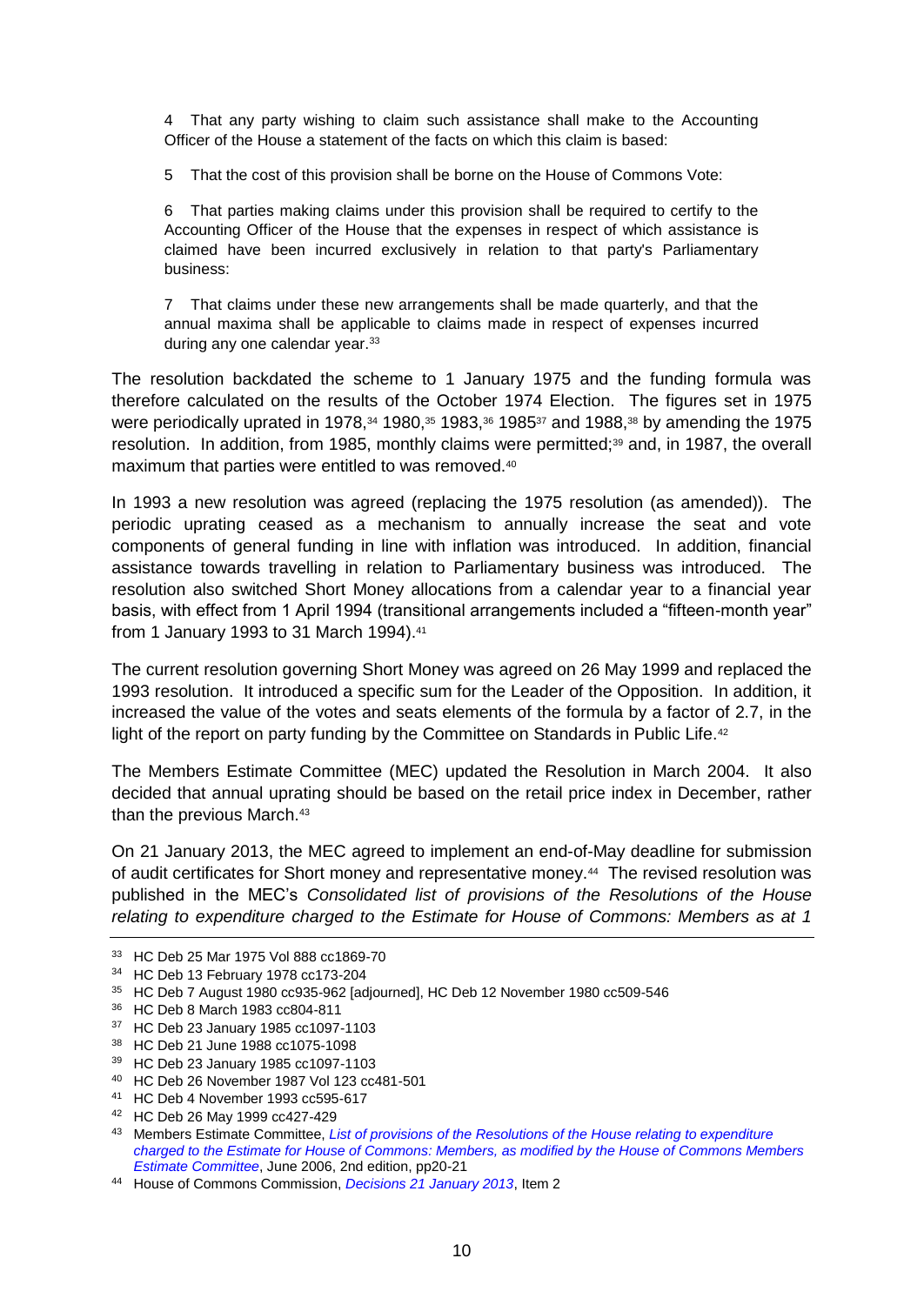April 2013.<sup>45</sup> The Resolution of 26 May 1999 and the resolution as revised by the MEC are set out in Appendix 4.

Changes in the allocations of Short Money from 1997/98 are detailed in Appendix 2(a) and (b). The recent evolution of the per seat and per 200 votes elements in Appendix 2(c) and historic levels of the rates per seat and per 200 votes are shown in Appendix 2(d). Appendix 2(e) charts the level of funding available to the Leader of the Opposition's Office since it was introduced in 1999.

On 1 February 2012, Sir George Young, the Leader of the House of Commons, said that he had not considered changing the annual indexation of Short Money from the retail prices index to the consumer prices index:

**Michael Fallon:** To ask the Leader of the House whether he has considered changing the annual indexation of Short money to each Opposition party from the retail prices index to the consumer prices index. [92273]

**Sir George Young:** No.<sup>46</sup>

## <span id="page-10-0"></span>**5 House of Lords: Cranborne money**

A similar scheme, Cranborne Money, after the then Leader of the House of Lords, was agreed on 27 November 1996, to provide financial assistance for opposition parties, in the House of Lords. Funding was increased in April 1999, and since October 1999, the Convenor of the Crossbench Peers has also received assistance. In 2002, the House of Lords agreed to a further increase in assistance and to bring the administration of assistance to opposition parties and to the Convenor of the Crossbench Peers together under a single resolution. The salaries of the Leader of the Opposition and Opposition Chief Whip in the Lords, which from 14 July 2011 are **£68,710** and **£63,537** respectively, are also paid from public funds.<sup>47</sup>

Under the resolution of 27 November 1996, the Cranborne Money scheme was backdated to cover the period 1 October 1996 to 31 March 1997. The resolution covered only the two larger opposition parties and allowed for annual increases, in line with inflation, from 1 April 1997.<sup>48</sup>

On 29 July 1999, the House of Lords agreed to double the amount of money made available to the two main opposition parties, following the publication of the Committee on Standards in Public Life's report on the funding of political parties. It also agreed to introduce financial assistance to the Convenor of Crossbench Peers. The funding for the opposition parties increased from 1 April 1999 and the new money for the Convenor of Crossbench Peers was introduced from 1 October 1999.<sup>49</sup>

On 30 July 2002, the House of Lords agreed a resolution, which replaced the two earlier resolutions – bringing the administration of all financial assistance under the same scheme.

<sup>45</sup> Members Estimate Committee, *[Consolidated list of provisions of the Resolutions of the House relating to](http://www.publications.parliament.uk/pa/cm201213/cmselect/cmmember/918/918.pdf)  [expenditure charged to the Estimate for House of Commons: Members as at 1 April 2013](http://www.publications.parliament.uk/pa/cm201213/cmselect/cmmember/918/918.pdf)*, 26 March 2013, HC 918 2012-13, Annex 2

<sup>46</sup> HC Deb 1 February 2012 c706W

<sup>47</sup> *[Ministerial and other Salaries Act 1975 \(Amendment\) Order 2011](http://www.legislation.gov.uk/uksi/2011/1689/made)*, SI 2011/1689

<sup>48</sup> HL Deb 27 Nov 1996 Vol 576 cc267-272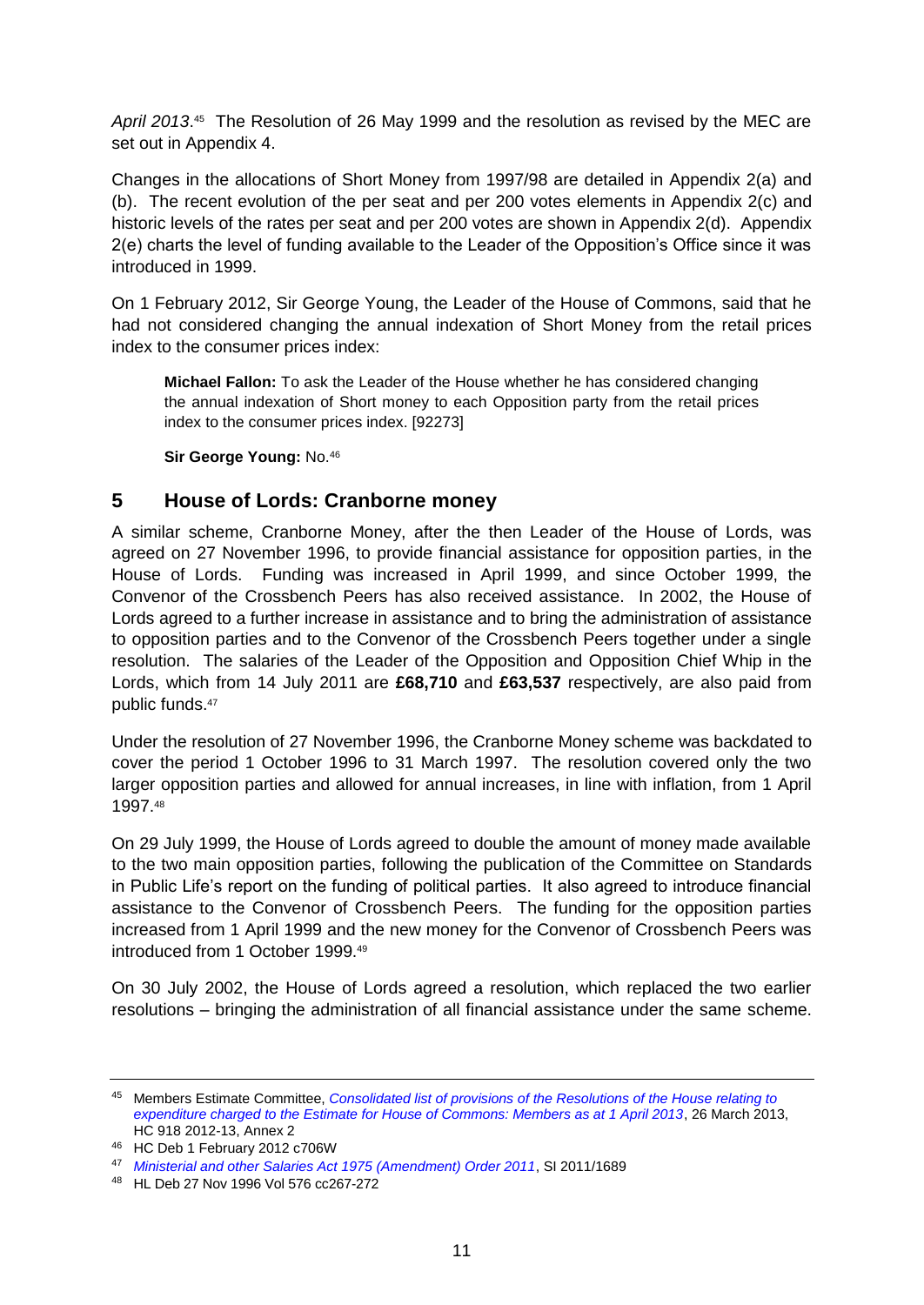The resolution also allowed a one-off increase above the annual inflation-linked uprating with effect from 1 April 2002.<sup>50</sup> The text of the 2002 resolution is set out in Appendix 5.

On 20 March 2008, the House of Lords agreed, without a division, to increase the funding to the Convenor of the Crossbench Peers. Baroness D'Souza, the convenor at the time, explained that the increase (from £41,003 in 2007/08 to £61,003 in 2008/09) would "enable us to engage a part-time assistant".<sup>51</sup>

The amount of Cranborne Money allocated to parties in the House of Lords since 1997/98 is set out in Appendix 3. In 2014/15, the amounts allocated are:

| Labour:      | £572,717 |
|--------------|----------|
| Cross Bench: | £73,565  |

The scheme makes provision for general election years to be split into pre-election and postelection periods in order to accommodate changes of Government etc. Parties claiming Cranborne Money must provide the Accounting Officer of the House of Lords (the Clerk of the Parliaments) with an auditor's certificate confirming that all expenses claimed were incurred exclusively in relation to the party's parliamentary business.

It had generally been the practice from time to time for some of the House of Commons Short Money allowance to be allocated by the parties to their Lords' colleagues for their Parliamentary duties. The creation of the Lords scheme may mean that this should no longer happen, at least to the same degree as previously, although the Government's memorandum of 6 May 1998 to the Committee on Standards in Public Life (Neill Committee) review of party funding appeared to assume that the practice could continue:

The new scheme does not prevent parties continuing to allocate some of the basic Short money to support activities in the Lords. There is no connection between entitlement to Cranborne money and entitlement to Short money.<sup>52</sup>

#### <span id="page-11-0"></span>**5.1 Cranborne Money and the coalition**

On 24 June 2010, the House of Lords agreed a motion that removed references to the "second largest opposition party" from the resolution on Cranborne Money. Its effect was that from 12 May 2010 only the Labour Party and the Cross Benches would qualify for Cranborne Money.<sup>53</sup> The amounts that both groups were entitled to under the 2002 resolution were not changed. As a party within the Government, the Liberal Democrats no longer qualified for Cranborne Money.

In the short debate on the motion, Baroness Boothroyd (a Cross Bencher) suggested that it might have been possible to argue that the Cross Benches should now qualify as the second largest opposition party. Although she did not pursue this argument, she did ask the Leader

-

<sup>49</sup> HL Deb 29 July 1999 cc1677-1684. Baroness Jay's introductory speech, presenting the motion, suggested that the funds for the Cross-Bench Peers are a new and separate scheme (as opposed to an extension of "Cranborne money") [*Ibid* c1677].

<sup>50</sup> HL Deb 30 July 2002 Vol 638 cc817-21

<sup>51</sup> HL Deb 20 March 2008 cc371-372

<sup>52</sup> Committee on Standards in Public Life, *The Funding of Political Parties in the United Kingdom*, Cm 4057, 13 Oct 1998, para 10

<sup>53</sup> HL Deb 24 June 2010 cc1429-1435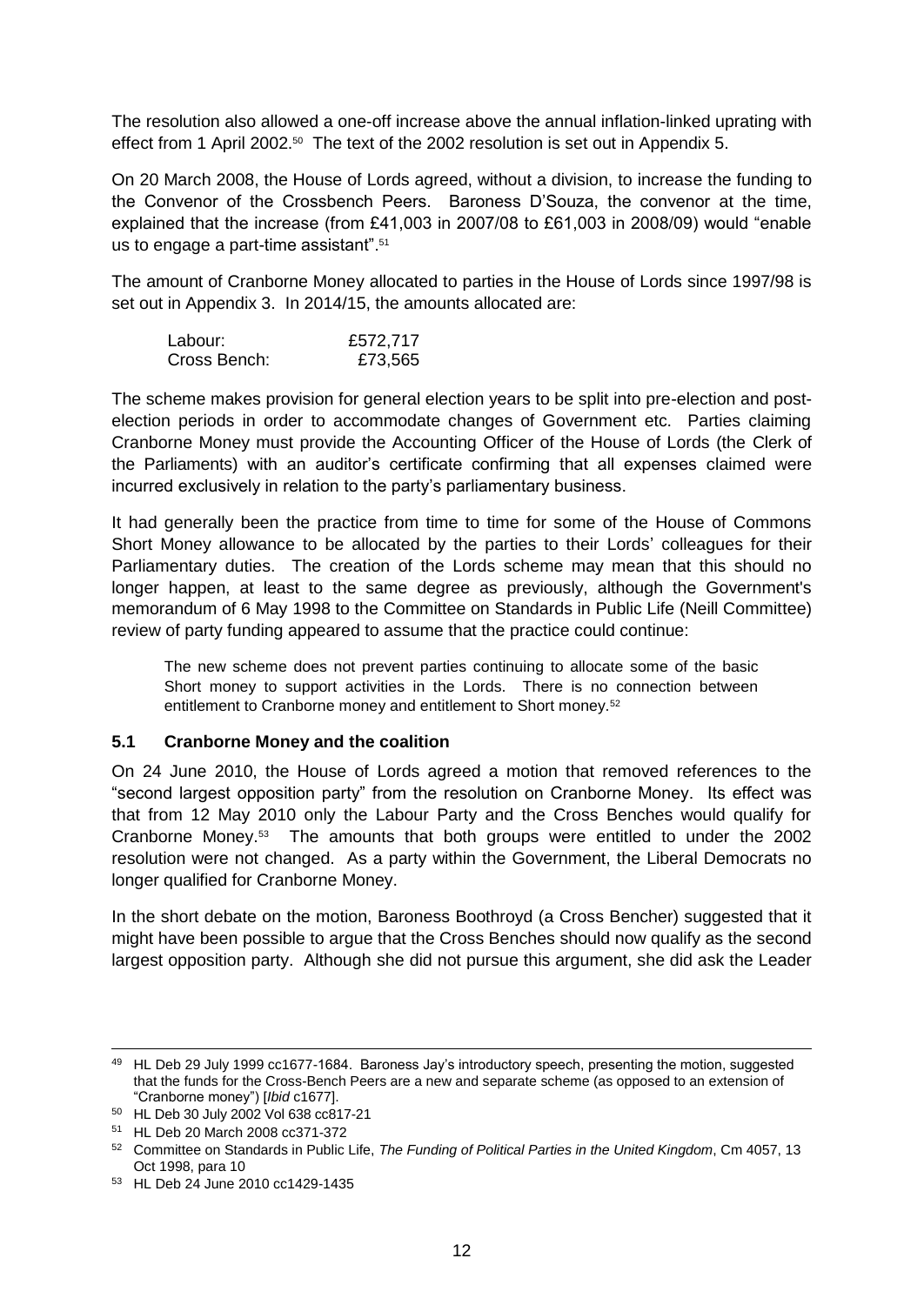of the House to "review the allocation of Cranborne money in the light of my unashamed appeal for a better deal for these benches".<sup>54</sup>

Viscount Tenby, another Cross Bencher, supported Baroness Boothroyd's case. Lord Alderdice suggested that all parties should receive funding, whether in government or opposition, to help parties engage with stakeholders.<sup>55</sup>

In replying to debate, Lord Strathclyde, the Leader of House of Lords, said that he considered the amount allocated to the main opposition party was about right; and that he was "always happy to receive representations from the Cross Benches and from the convenor about whether that figure should be raised". However, he argued that Cranborne Money supported opposition parties and that he was "not enormously attracted to" Lord Alderdice's idea <sup>56</sup>

## <span id="page-12-0"></span>**6 Financial support for Sinn Fein**

Although the 1999 Resolution on Short Money does not specifically state this, Short Money is not available to parties whose Members have not sworn the oath, because it was introduced to offer assistance for parliamentary duties. Paragraph 1 of the original Short Money Resolution in 1975 provided that financial assistance was available to parties "to assist that party in carrying out its parliamentary business" and paragraph 6 required parties to certify "that the expenses in respect of which assistance is claimed have been incurred exclusively in relation to that party's parliamentary business". These terms are repeated in the current resolution of 26 May 1999.

However, on 8 February 2006, the House of Commons agreed to a motion that created a similar scheme solely for an opposition party "represented by Members who have chosen not to take their seats". The motion provided for "expenses wholly, exclusively and necessarily incurred for the employment of staff and related support to Members designated as that party's spokesman in relation to the party's representative business." There is no definition of "representative business" in the motion, and, hitherto, the term has not been used in parliamentary procedure. The terms of the motion would appear to allow Sinn Fein to use funds calculated on the same terms as Short Money for different types of expenditure, such as for press and publicity and other representative functions. Other opposition parties have access to Short Money to support parliamentary business only and no equivalent extension for representative work has been announced for them.

The text of this motion is included at Appendix 6.

Sinn Fein's allocation under the scheme for the 2014/15 year is:

| <b>Main budget</b>                                    | <b>Travel budget</b> |
|-------------------------------------------------------|----------------------|
| (£)                                                   |                      |
| 112,076.00                                            | 3,207.58             |
| Source: House of Commons. Department of HR and Change |                      |

Source: House of Commons, Department of

<sup>54</sup> HL Deb 24 June 2010 c1431

<sup>55</sup> HL Deb 24 June 2010 cc1431-1433

<sup>56</sup> HL Deb 24 June 2010 cc1433-1435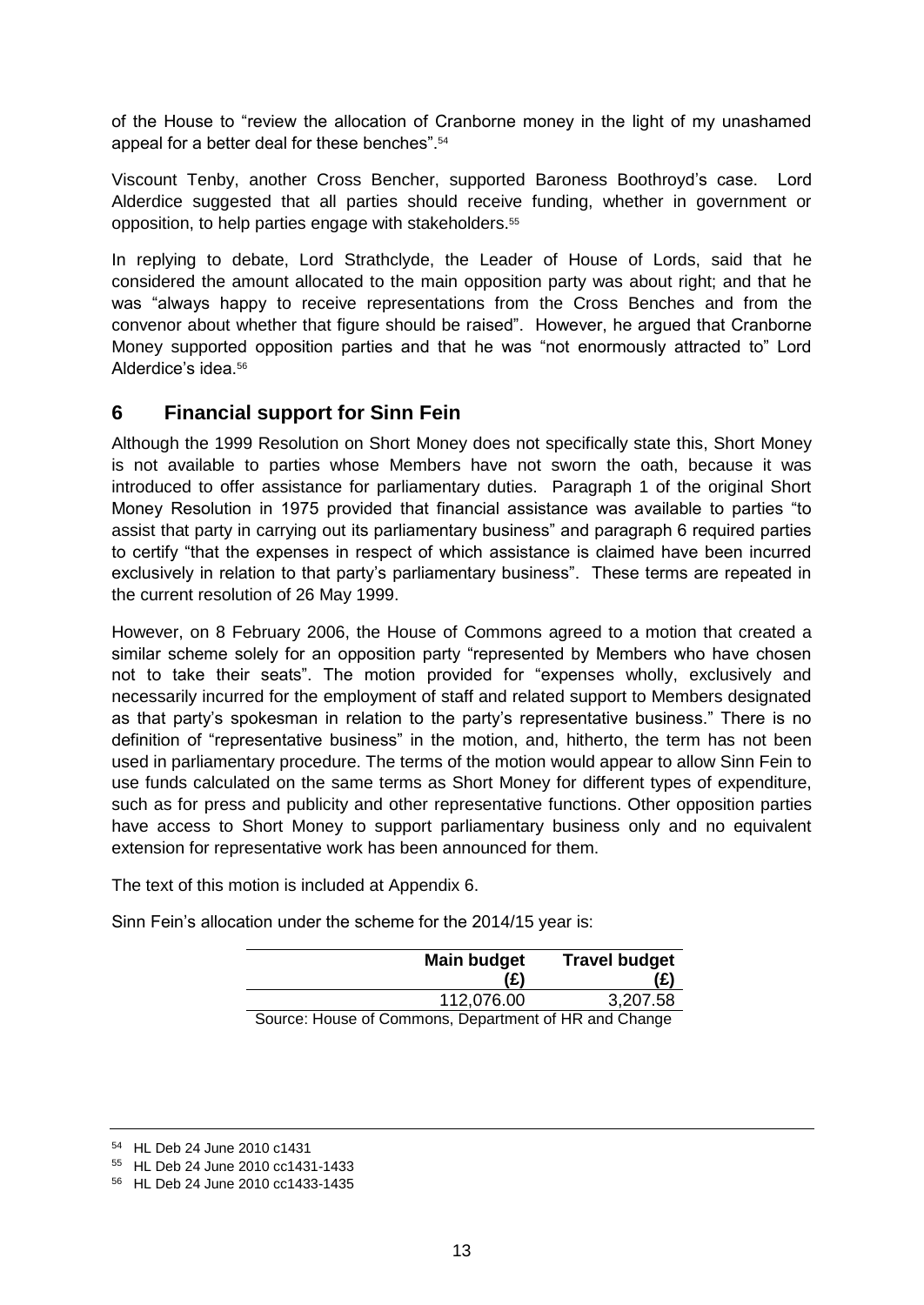Some details of the debate on the motion are included in the Library Standard Note on *Sinn Fein, allowances and access to Commons facilities*. 57

On 30 June 2010, Nigel Dodds initiated a debate on Parliamentary allowances and Short Money. In responding to the debate, David Heath, the Deputy Leader of the House of Commons, reviewed the changes that had occurred in the political landscape in Northern Ireland since Sinn Fein members were first allowed to claim allowances in 2001 and funding analogous to Short Money for representative business was introduced in 2006. David Heath said:

Whatever arguments were made in 2001 and 2006, they were made in a different political context. Northern Ireland has moved on. The principle for the future must be that all elected Members should take their seats and play as full a role as possible as Members of the House.<sup>58</sup>

After making some comments on the changes to the Parliamentary allowances regime, at the end of his speech, he commented on representative money:

Representative money is a matter for the House. Any change to the current position requires a decision of the House and a debate at which Members can again put forward their views.

I have listened carefully to the right hon. Gentleman's arguments, and to those of his hon. Friends and others. I will ensure that the arguments raised are drawn to the attention of my right hon. Friends the Leader of the House, the Secretary of State for Northern Ireland and the Prime Minister. The Government will listen to all sides of the debate, but we are mindful of the very strong views that have been expressed in the debate today and the real issues of principle at play in relation to financial assistance for those MPs who do not take their seats.

Over the coming months Ministers will be talking to all Northern Ireland parties to address how to take the issue forward in light of the views and clear issues of principle we discussed today. The right hon. Gentleman has my assurance of that. I congratulate him on securing the debate and on expressing his views clearly and precisely. I will ensure that they are communicated to my right hon. Friends who will deal with the matter in the future.<sup>59</sup>

In June 2011, Nigel Dodds asked again about the future arrangements for this allowance:

**Mr Nigel Dodds (Belfast North) (DUP):** May we have a statement about what the Government are going to do about the treatment of the two classes of Members in this House—those who turn up and do their work here in Parliament, and those who refuse to take their seats, but who, scandalously, will still get paid an estimated £3 million to £4 million over the course of this Parliament, not only in constituency money, but in Short money, which they, unlike us, can use for non-parliamentary, political party activities? When will the Government deliver on their promise that it would be inconceivable that MPs would continue to allow that to happen in this Parliament?

**Sir George Young:** I understand the right hon. Gentleman's concern. The Government's view is quite clear: those who are elected to the House should take their seats in the House like everybody else. As he may know, my right hon. Friend the

<sup>57</sup> House of Commons Library Standard Note SN/PC/1667, *Sinn Fein, allowances and access to Commons facilities*

<sup>58</sup> 30 June 2010 c252WH

<sup>59</sup> HC Deb 30 June 2010 c253WH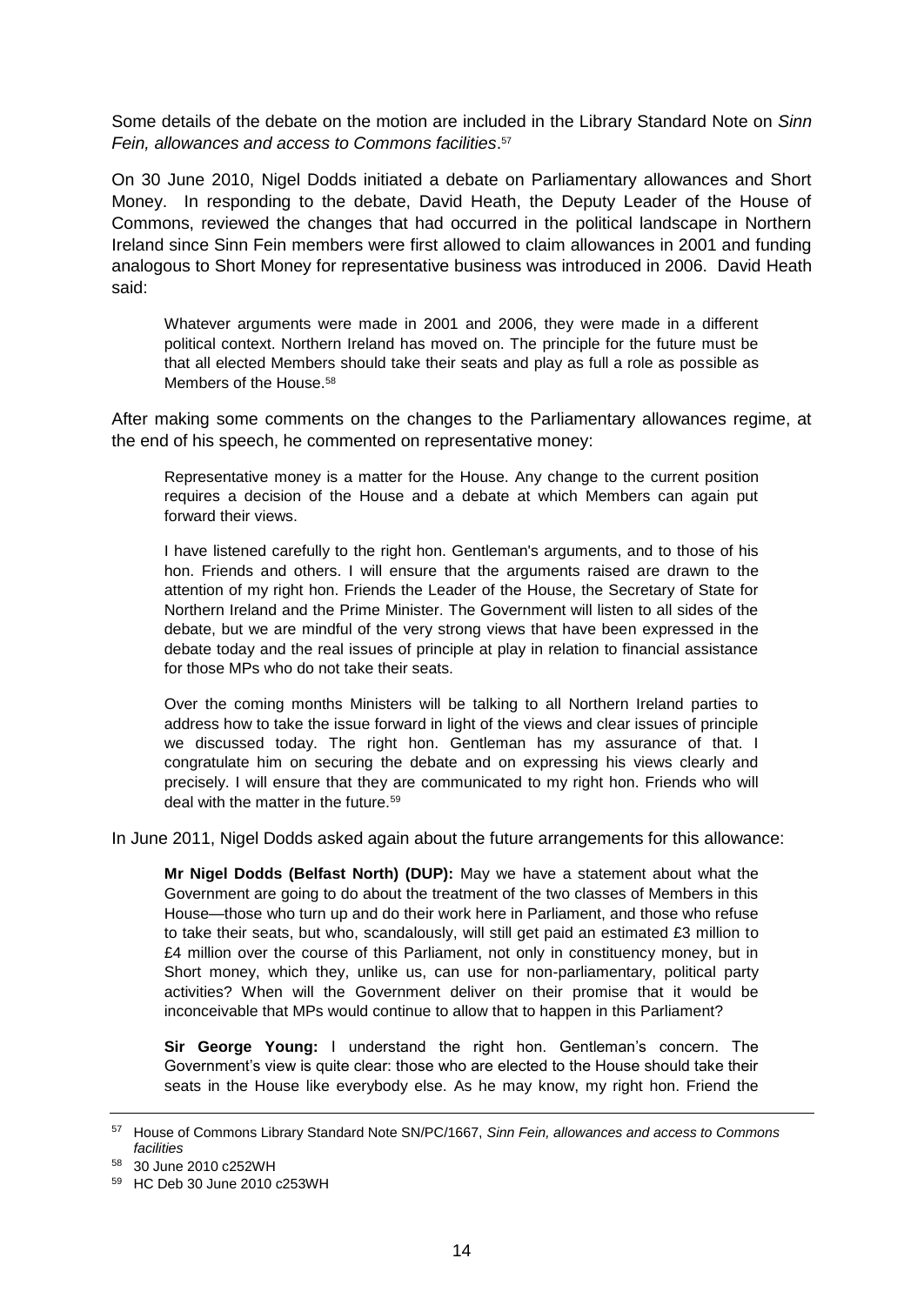Secretary of State for Northern Ireland is discussing this very issue with the political parties, and I will remind him of the continuing need to find an appropriate solution.<sup>60</sup>

Nigel Dodds has continued to raise questions on this issue. On 14 September 2011, the Prime Minister told him that the issue "needs addressing":

**Mr Nigel Dodds (Belfast North) (DUP):** Now that the Prime Minister has committed himself fully to backing the boundary changes will reduce the number of MPs in this House, and to ensure that Prime Minister's Questions reflects the subject that has been most debated in the corridors of Westminster over the past number of days, will he now also commit to delivering on the other pledge that he and his colleagues made before the election, which was to deal with the scandal of people who are elected to this House, do not take their seats, and yet continue to be paid millions of pounds in allowances, including the equivalent of Short money, which they can use for party political purposes while we have to use it for parliamentary purposes? Please give us a vote to deal with that scandal.

**The Prime Minister:** On the boundary review, we are trying to ensure a basic fairness, which is that every seat in the House of Commons should be the same size. Today, some seats have as many as 90,000 voters and some seats, including some in Wales, have as few as 40,000 voters. How can that possibly be fair? On Northern Ireland and the issue that the right hon. Gentleman raises, I have not changed my view about that one bit, and I do think it is an issue that needs addressing.<sup>61</sup>

On 29 January 2013, DUP Members secured a Westminster Hall debate on Political Party Funding. They used the debate to argue further for changes to the state funding available to Sinn Fein.<sup>62</sup> For the Labour Opposition, Angela Smith commented that:

… It is clear that representative money is an anomaly that needs to be looked at. Our view is that it is a matter for the House and must be decided by the House.

[…]

We believe that all Members should take their seats and play a full role in the business of the House. Representative money was introduced in a different political context, both in Northern Ireland and in Great Britain. It is right that it should be looked at to ensure that it meets the standards set by this House and demanded by the public.<sup>63</sup>

For the Government, Tom Brake, the Deputy Leader of the House of Commons, argued that whether representative money was available to Sinn Fein was a matter for the House and he suggested that the DUP approach the Backbench Business Committee for time for a debate:

It is the Government's view that the issue of representative money for parties that do not take the Oath is primarily a matter for the House itself to resolve.

 $[...]$ 

The hon. Member for South Antrim may wish to consider approaching the Backbench Business Committee to demonstrate that the House should come to a view on this issue, on which there may well be a range of opinions that would benefit from being debated and, if appropriate, voted on.

<sup>60</sup> HC Deb 30 June 2011 c1123

<sup>61</sup> HC Deb 14 September 2011 cc1036-1037

<sup>62</sup> [HC Deb 29 January 2013 cc215WH-229WH](http://www.publications.parliament.uk/pa/cm201213/cmhansrd/cm130129/halltext/130129h0001.htm#13012945000001)

<sup>63</sup> [HC Deb 29 January 2013 c230WH](http://www.publications.parliament.uk/pa/cm201213/cmhansrd/cm130129/halltext/130129h0002.htm#13012945000177)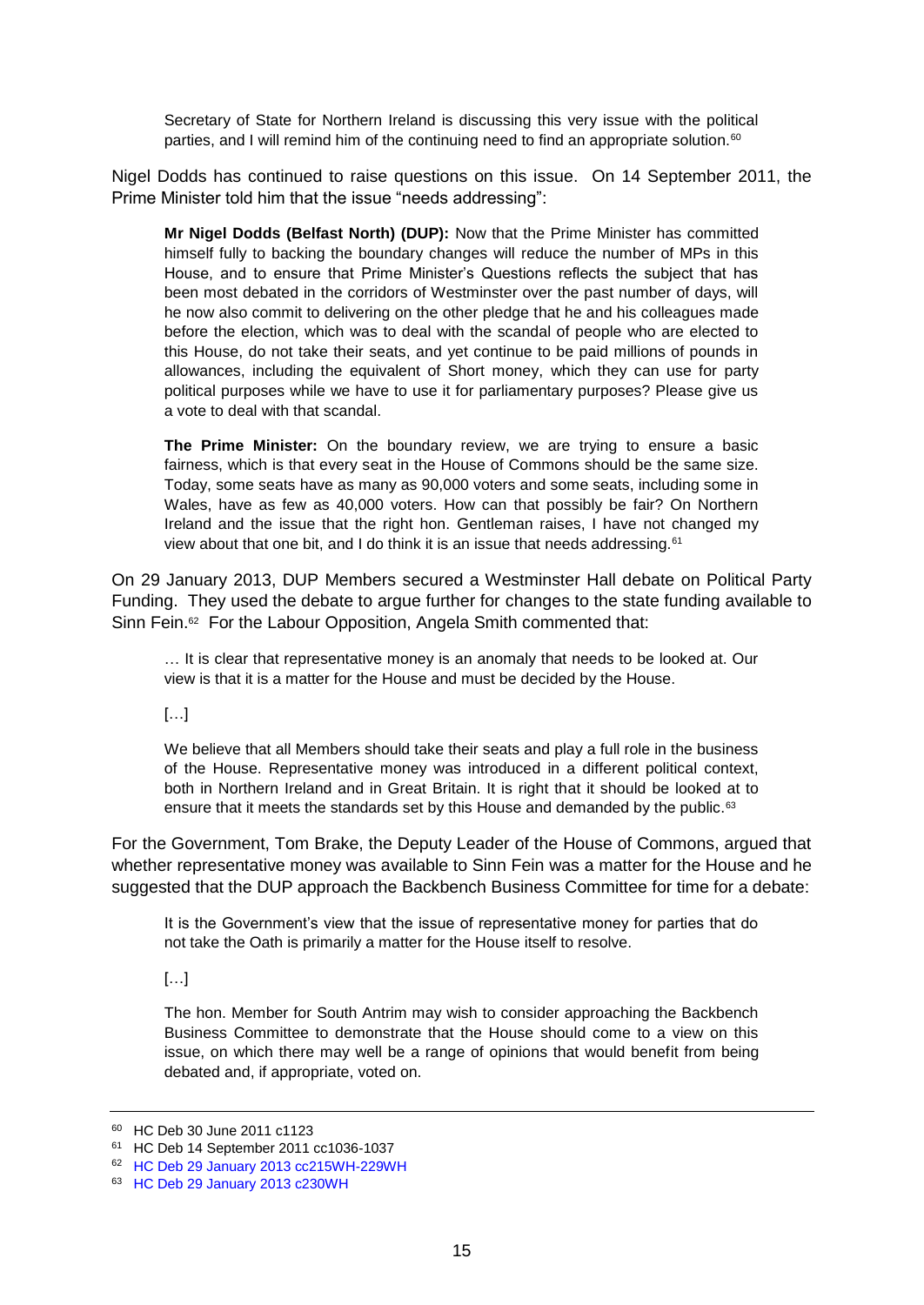**Dr McCrea:** I appreciate the attention that the Minister has given to the matter in his speech, but the Government cannot abdicate responsibility. They should be leading. There is an inequality among Members of the House which has been acknowledged by everyone, as enunciated by the Prime Minister and others for some time. Surely it is time for decisions, with Government leading rather than relying on a humble Back Bencher to bring the issue to the Floor of the House of Commons.

**Tom Brake:** I thank the hon. Gentleman for his intervention, but the agreement to provide representative money to Sinn Fein Members was made through a resolution of the House. He should go to the Backbench Business Committee because, in my experience, it is now in a position to provide for debates promptly. If it looked favourably on his approach, I am confident that the debate could be held soon after he sought it.<sup>64</sup>

On 18 April 2013, in response to a parliamentary question on stopping the provision of funding to Members who do not take their seats, Andrew Lansley, the Leader of the House, reiterated that "Such provision is a matter for the House itself to determine".<sup>65</sup>

<sup>64</sup> [HC Deb 29 January 2013 cc232WH-233WH](http://www.publications.parliament.uk/pa/cm201213/cmhansrd/cm130129/halltext/130129h0002.htm#13012945000180)

<sup>65</sup> [HC Deb 18 April 2013 c513W](http://www.publications.parliament.uk/pa/cm201213/cmhansrd/cm130418/text/130418w0001.htm#13041838000032)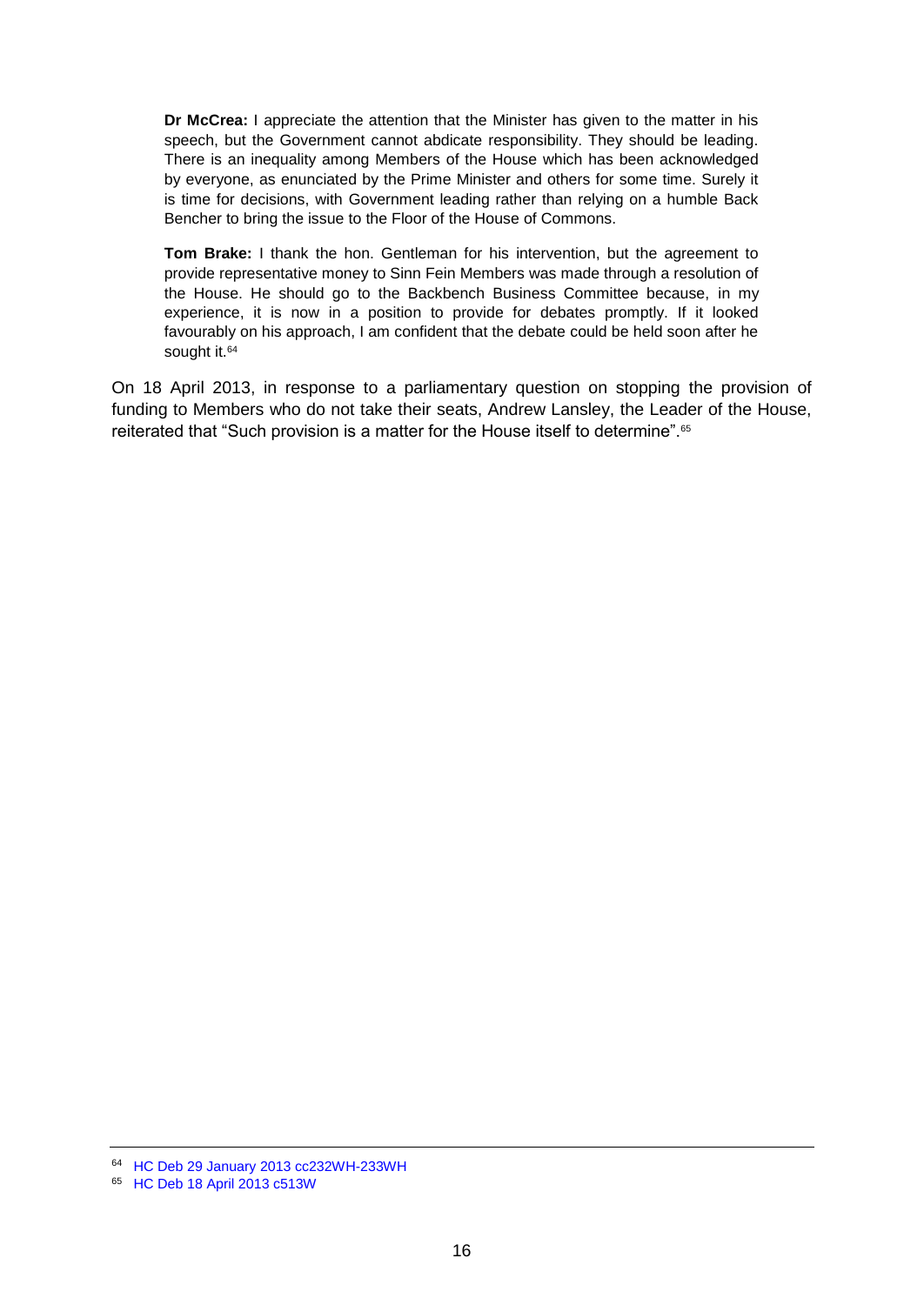<span id="page-16-0"></span>

|                             |              |                     | Appendix 1: Short Money allocations, 2014/15          |                           |                    |                                           |                                |                             |                       |               |                           |                    |
|-----------------------------|--------------|---------------------|-------------------------------------------------------|---------------------------|--------------------|-------------------------------------------|--------------------------------|-----------------------------|-----------------------|---------------|---------------------------|--------------------|
| Party                       | Seats (2010) | Value<br>(per seat) | Votes                                                 | Votes/200<br>(rnd'd down) | Value per<br>V/200 | <b>TOTAL</b>                              | <b>TOTAL</b> (to<br>nearest £) | Leader of the<br>Opposition | <b>Apportion</b><br>% | Total         | Travel                    | <b>GRAND TOTAL</b> |
|                             |              | £16,689.13          |                                                       |                           | £33.33             |                                           |                                |                             |                       |               |                           | <b>TOTAL</b>       |
| <b>DUP</b>                  | 8            | £133,513.04         | 168,216                                               | 841                       | £28,030.53         | £161,543.57                               | £161,544.00                    | £0.00                       | 2.56668%              | £161,544.00   | £4,705.65                 | £166,249.65        |
| Green                       |              | £16,689.13          | 284,823                                               | 1,424                     | £47,461.92         | £64,151.05                                | £64,151.00                     | £0.00                       | 1.01926%              | £64,151.00    | £1,868.67                 | £66,019.67         |
| Labour                      | 258          | £4,305,795.54       | 8,606,518                                             | 43,032                    |                    | £1,434,256.56 £5,740,052.10 £5,740,052.00 |                                | £777,538.48                 | 91.20068%             | £6,517,590.48 | £167,203.67               | £6,684,794.15      |
| <b>Plaid Cymru</b>          | 3            | £50,067.39          | 165,394                                               | 826                       | £27,530.58         | £77,597.97                                | £77,598.00                     | £0.00                       | 1.23291%              | £77,598.00    | £2,260.37                 | £79,858.37         |
| <b>SDLP</b>                 | 3            | £50,067.39          | 110,970                                               | 554                       | £18,464.82         | £68,532.21                                | £68,532.00                     | £0.00                       | 1.08887%              | £68,532.00    | £1,996.29                 | £70,528.29         |
| <b>SNP</b>                  | 6            | £100,134.78         | 491,386                                               | 2,456                     | £81,858.48         | £181,993.26                               | £181,993.00                    | £0.00                       | 2.89160%              | £181,993.00   | £5,301.34                 | £187,294.34        |
| <b>Totals</b>               | 279          | £4,656,267.27       | 9,827,307                                             | 49,133                    | £1,637,602.89      | £0.00<br>£6,293,870.16                    | £6,293,870.00                  | £777,538.48 100.000%        |                       |               | £7,071,408.48 £183,336.00 | £7,254,744.48      |
| <b>Representative Money</b> |              |                     |                                                       |                           |                    |                                           |                                |                             |                       |               |                           |                    |
| Sinn Fein                   | 5            | £83,445.65          | 171942                                                | 859                       | £28,630.47         | £112,076.12                               | £112,076.00                    | £0.00                       | 1.74956%              | £112,076.00   | £3,207.58                 | £115,283.58        |
|                             |              |                     | Source: House of Commons, Department of HR and Change |                           |                    |                                           |                                |                             |                       |               |                           |                    |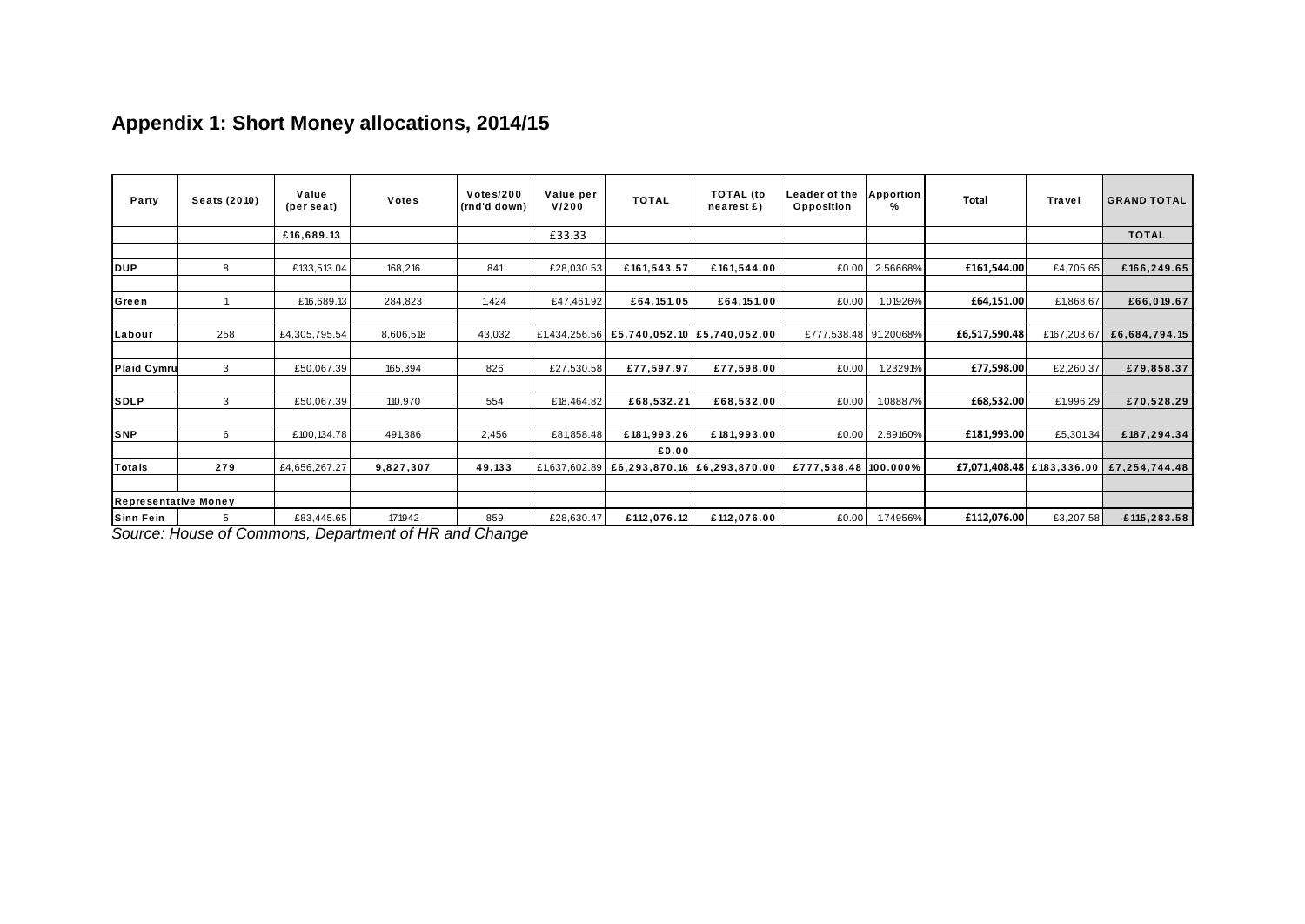### **Appendix 2: Short Money allocations**

#### *(a) Allocations (£), 1997/98 – 2009/10*

Totals comprise: general funding for Opposition Parties; travel expenses for Opposition Parties; and, from its introduction in April 1999, funding for the Leader of the Opposition's Office.

|             |                              |                  |                                 |                       |                                 |                                 | <b>Social</b>              |              |
|-------------|------------------------------|------------------|---------------------------------|-----------------------|---------------------------------|---------------------------------|----------------------------|--------------|
|             |                              | Liberal          | <b>Scottish</b>                 |                       | <b>Ulster</b>                   | <b>Democratic</b>               | <b>Democratic</b>          |              |
|             | <b>Conservative</b><br>Party | <b>Democrats</b> | <b>National</b><br><b>Party</b> | <b>Plaid</b><br>Cymru | <b>Unionist</b><br><b>Party</b> | <b>Unionist</b><br><b>Party</b> | and Labour<br><b>Party</b> | Total        |
| 1997/98 (1) | 1,075,129.65                 | 405,311.23       | 50,301.74                       | 23,110.45             | 51,841.26                       | 12,659.40                       | 20,215.02                  | 1,638,568.75 |
| 1998/99     | 1,112,889.69                 | 419,559.87       | 52.070.47                       | 23,921.74             | 53,660.30                       | 13,103.96                       | 20,925.09                  | 1,696,131.12 |
| 1999/2000   | 3,377,670.28                 | 1,084,895.59     | 134,629.26                      | 61,852.66             | 138,735.36                      | 33,867.63                       | 54,106.29                  | 4,885,757.07 |
| 2000/01     | 3,465,131.69                 | 1,112,906.04     | 138,106.31                      | 63,454.86             | 142,333.03                      | 34,744.20                       | 55,505.93                  | 5,012,182.06 |
| 2001/02(2)  | 3,439,066.23                 | 1,155,583.33     | 117,088.75                      | 68,252.79             | 103,968.52                      | 71,017.22                       | 54,844.25                  | 5,009,821.09 |
| 2002/03     | 3,459,536.50                 | 1,174,410.37     | 113.091.76                      | 69.897.25             | 95,832.96                       | 80.017.07                       | 55,112.74                  | 5,047,898.65 |
| 2003/04     | 3,566,927.49                 | 1,210,901.83     | 116,605.78                      | 72,067.46             | 98,807.51                       | 82,500.73                       | 56,824.20                  | 5,204,635.00 |
| 2004/05     | 3,666,885.49                 | 1,244,855.74     | 119,875.44                      | 74,087.32             | 101,576.29                      | 84.812.57                       | 58,416.99                  | 5,350,509.84 |
| 2005/06 (3) | 4,206,057.88                 | 1,536,220.92     | 129,257.23                      | 62,406.99             | 10,080.56                       | 140,842.05                      | 55, 152. 11                | 6,140,017.73 |
| 2006/07     | 4,343,068.75                 | 1,596,867.38     | 132,662.51                      | 62,232.48             |                                 | 149,689.05                      | 55,788.84                  | 6,340,309.01 |
| 2007/08     | 4,534,000.79                 | 1,667,009.30     | 138,491.26                      | 64,967.46             |                                 | 156,271.26                      | 58,241.92                  | 6,618,981.99 |
| 2008/09     | 4,715,453.55                 | 1,733,771.54     | 144,035.82                      | 67,568.05             |                                 | 162,524.14                      | 60,572.91                  | 6,883,926.01 |
| 2009/10     | 4,757,906.12                 | 1,749,385.30     | 145,332.53                      | 68,175.91             |                                 | 163,986.90                      | 61,118.24                  | 6,945,905.00 |

<span id="page-17-1"></span><span id="page-17-0"></span>Source: House of Commons Operations Directorate, Department of Resources

(1) Data for the period after the General Election on 1 May 1997 only (i.e. not a full financial year)

(2) 67 days based on results of 1997 General Election and 298 days based on results of 2001 General Election.

The data below show the w hole year equivalents for both elections: (a) 1997; and (b) 2001

| 2001/02 (a) | 3,545,032.26 | 138.614.50،، | 141,295.98 | 64.917.69 | 145.612.00 | 35,545.58 | 56.786.60 | 5.127.804.61 |
|-------------|--------------|--------------|------------|-----------|------------|-----------|-----------|--------------|
| 2001/02 (b) | 3.415.241.65 | 159,398.47   | 111.646.18 | 69.002.63 | 94.605.73  | 78.992.39 | 54.407.55 | 4.983.294.60 |

(3) 35 days based on results of 2001 General Election and 330 days based on results of 2005 General Election.

The data below show the w hole year equivalents for both elections: (a) 2001; and (b) 2005

| $2005/06$ (a) | 3,795,002.51 | ,288,293.00  | 124,058.28 | 76.675.14 | 105.125.80 | 87.776.26  | 60.457.00 | 5,537,387.99 |
|---------------|--------------|--------------|------------|-----------|------------|------------|-----------|--------------|
| 2005/06 (b)   | 4,249,654.66 | 1.562.516.30 | 129,808.63 | 60,893.70 | nil        | 146.470.24 | 54,589.47 | 6,203,933.00 |

(4) The Ulster Unionist Party did not qualify for Short Money after the 2005 General Election because it had only one seat and secured less than 150,000 votes.

Notes: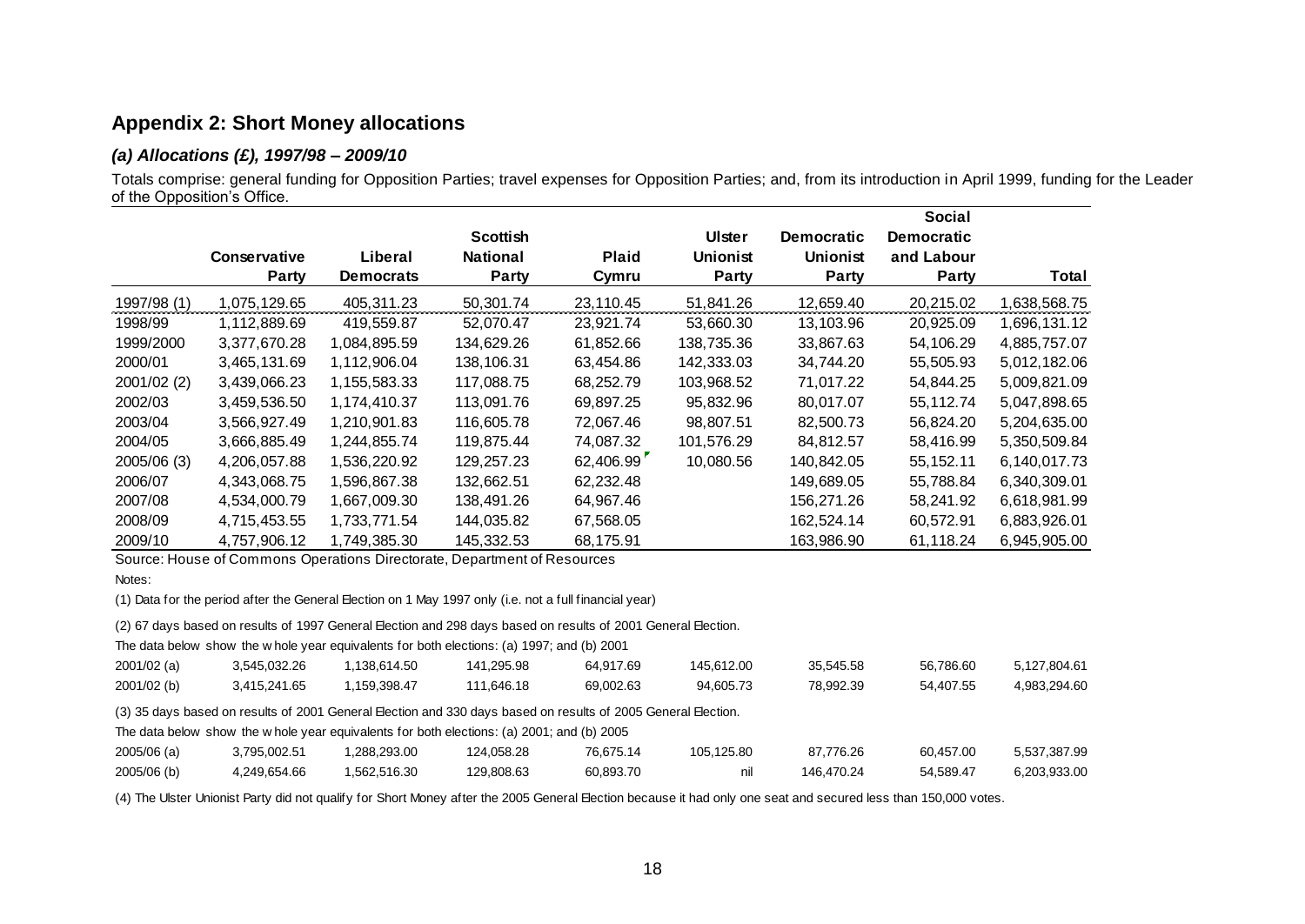#### *(b) Allocations (£) 2009/10-2014/15*

Totals comprise: general funding for Opposition Parties; travel expenses for Opposition Parties; and, from its introduction in April 1999, funding for the Leader of the Opposition's Office.

|             |                          |                 |                             | <b>Scottish</b>                 |                       | <b>Democratic</b>        | <b>Social</b><br><b>Democratic</b> |                |              |
|-------------|--------------------------|-----------------|-----------------------------|---------------------------------|-----------------------|--------------------------|------------------------------------|----------------|--------------|
|             | Conservative<br>Party    | Labour<br>Party | Liberal<br><b>Democrats</b> | <b>National</b><br><b>Party</b> | <b>Plaid</b><br>Cymru | <b>Unionist</b><br>Party | and Labour<br><b>Party</b>         | Green<br>Party | Total        |
| 2009/10     | 4,757,906.12             |                 | ,749,385.30                 | 145,332.53                      | 68,175.91             | 163,986.90               | 61,118.24                          |                | 6,945,905.00 |
| 2010/11 (1) | 467,172.96               | 5.197.038.79    | 171,768.04                  | 159.880.41                      | 68,779.42             | 145,351.04               | 60,833.04                          | 51.325.79      | 6,322,149.49 |
| 2011/12     | $\overline{\phantom{0}}$ | 6.024.340.74    | $\overline{\phantom{a}}$    | 168.794.55                      | 71.970.02             | 149.822.57               | 63,561.02                          | 59,501.11      | 6,537,990.01 |
| 2012/13     | $\overline{\phantom{a}}$ | 6,155,514.00    | $\overline{\phantom{0}}$    | 171,885.00                      | 73,288.00             | 152,569.00               | 64,725.00                          | 60,589.00      | 6,678,570.00 |
| 2013/14     | $\overline{\phantom{0}}$ | 6,509,319.85    | $\blacksquare$              | 182,386.15                      | 77,763.99             | 161,883.86               | 68,677.82                          | 64,292.71      | 7,064,324.38 |
| 2014/15     |                          | 6,684,794.15    |                             | 187,297.34                      | 79,858.37             | 166,249.65               | 70,528.29                          | 66,019.67      | 7,254,744.45 |

<span id="page-18-0"></span>

| <b>2014/19</b>                                                                                                   |              | 0.004.794.1J |              | 101.291. <del>04</del> | ៸ ອ.ບວບ.ວ <i>ກ</i> | 100.Z49.0J | 70.JZ0.ZJ | <u>00.013.07</u> | 54.44.40 .2  |
|------------------------------------------------------------------------------------------------------------------|--------------|--------------|--------------|------------------------|--------------------|------------|-----------|------------------|--------------|
| Source: House of Commons, Department of HR and Change                                                            |              |              |              |                        |                    |            |           |                  |              |
| <b>Notes</b>                                                                                                     |              |              |              |                        |                    |            |           |                  |              |
| (1) 35 days based on the results of 2005 General Election and 330 days based on results of 2010 General Election |              |              |              |                        |                    |            |           |                  |              |
| The data below show the whole year equivalents for both elections: (a) 2005 and (b) 2010                         |              |              |              |                        |                    |            |           |                  |              |
| 2010/11 (a)                                                                                                      | 4.871.946.61 | nil          | 1.791.295.27 | 148.814.86             | 69.809.95          | 167.917.21 | 62.582.11 | nil              | 7.112.366.01 |
| 2010/11 (b)                                                                                                      | nil          | 5.748.239.79 | nil          | 161.053.61             | 68.669.69          | 142.957.40 | 60.647.63 | 56.769.87        | 6.238.337.99 |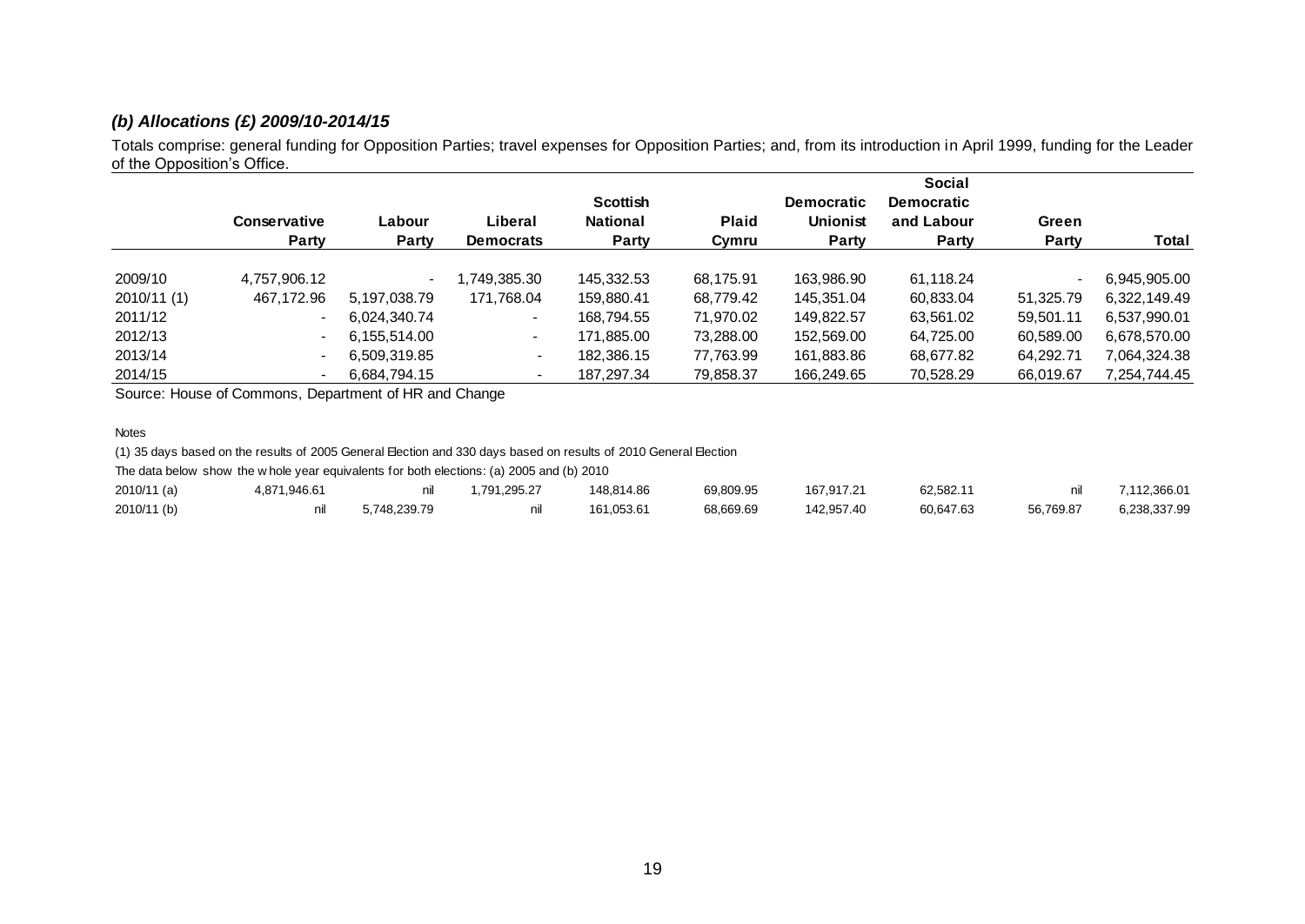## <span id="page-19-0"></span>*(c) General funding rates, 1997/98 onwards (£)*

|           |           | Per seat Per 200 votes |
|-----------|-----------|------------------------|
| 1997/98   | 3,840.65  | 7.67                   |
| 1998/99   | 3,975.07  | 7.94                   |
| 1999/2000 | 10,732.69 | 21.44                  |
| 2000/01   | 11,011.73 | 21.99                  |
| 2001/02   | 11,265.00 | 22.50                  |
| 2002/03   | 11,411.45 | 22.79                  |
| 2003/04   | 11,765.20 | 23.50                  |
| 2004/05   | 12,094.63 | 24.16                  |
| 2005/06   | 12,518.00 | 25.00                  |
| 2006/07   | 12,793.00 | 25.55                  |
| 2007/08   | 13,356.00 | 26.67                  |
| 2008/09   | 13,890.00 | 27.74                  |
| 2009/10   | 14,015.00 | 27.99                  |
| 2010/11   | 14,351.00 | 28.66                  |
| 2011/12   | 15,039.85 | 30.04                  |
| 2012/13   | 15,761.76 | 31.48                  |
| 2013/14   | 16,250.37 | 32.46                  |
| 2014/15   | 16,689.13 | 33.33                  |

Source: House of Commons,

Department of HR and Change

## <span id="page-19-1"></span>*(d) Historic funding rates (£)*

| from           |          | Per seat Per 200 votes | <b>Overall limit</b> |
|----------------|----------|------------------------|----------------------|
| 1 January 1975 | 500.00   | 1.00                   | 150,000              |
| 1 January 1978 | 550.00   | 1.10                   | 165,000              |
| 1 January 1980 | 962.50   | 1.925                  | 290,000              |
| 1 January 1983 | 1,080.00 | 2.16                   | 325,000              |
| 1 January 1985 | 1,500.00 | 3.00                   | 450,000              |
| 1 January 1988 | 2,550.00 | 5.10                   | -                    |

Source: Resolutions of the House of Commons

Note: From 1 January 1993 (for fifteen months) the allocations were:

£4,080 per seat; and

£8.16 per 200 votes

From 1 April 1994 the allocations were:

£3,442.50 (plus uprating) per seat; and

£6.89 (plus uprating) per 200 votes

From 1 April 1995 amounts were increased in line with inflation.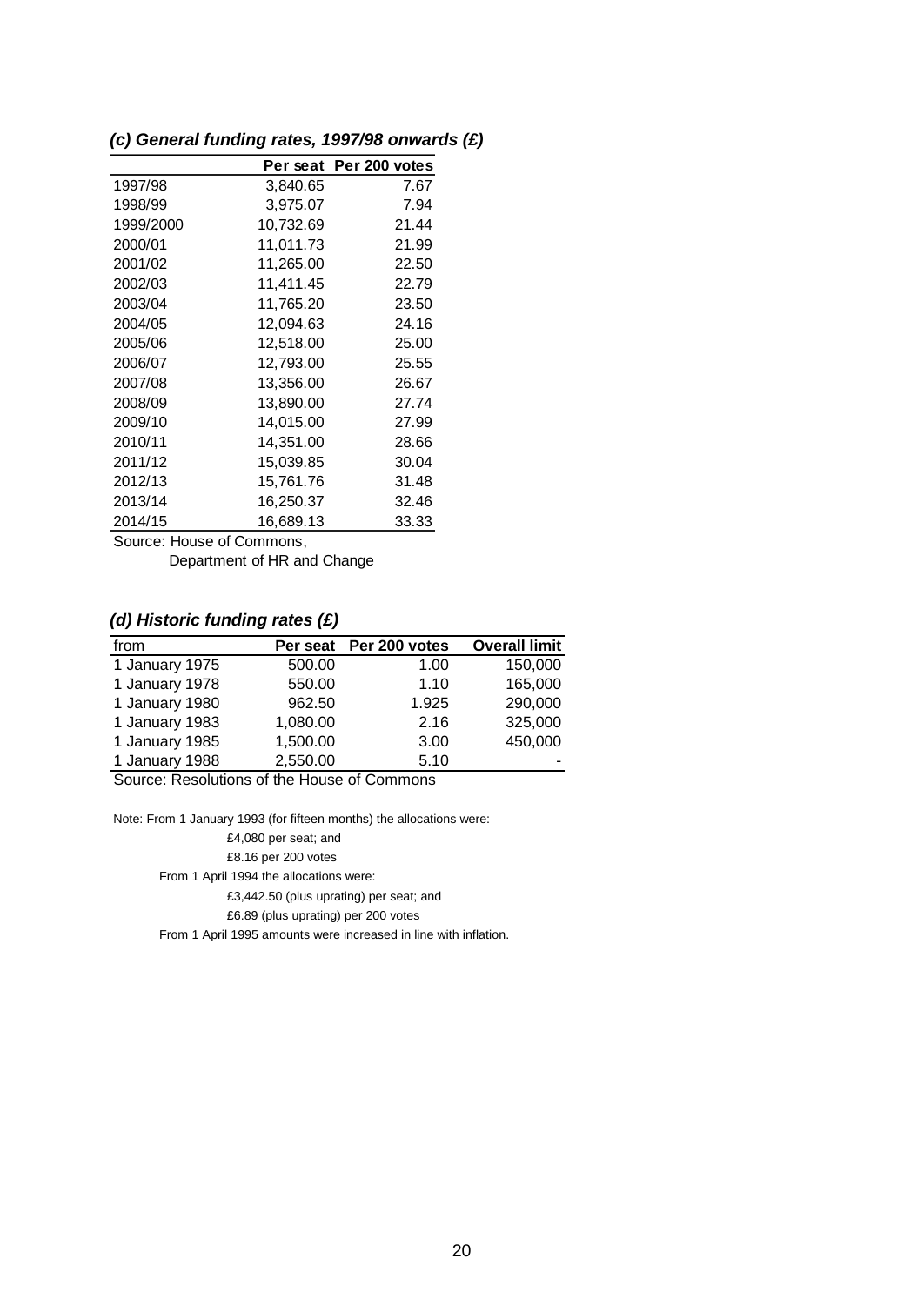# <span id="page-20-0"></span>*(e) Funding for the Leader of the Opposition's Office* **Funding available (£ per financial year)**

| 1999/2000                 | 500,000.00 |  |
|---------------------------|------------|--|
| 2000/01                   | 513.000.00 |  |
| 2001/02                   | 524,799.00 |  |
| 2002/03                   | 531.621.39 |  |
| 2003/04                   | 548,101.65 |  |
| 2004/05                   | 563.448.50 |  |
| 2005/06                   | 583,169.00 |  |
| 2006/07                   | 595.999.00 |  |
| 2007/08                   | 622,223.00 |  |
| 2008/09                   | 647.112.00 |  |
| 2009/10                   | 652,936.00 |  |
| 2010/11                   | 668,606.00 |  |
| 2011/12                   | 700,699.00 |  |
| 2012/13                   | 734.333.00 |  |
| 2013/14                   | 757,097.32 |  |
| 2014/15                   | 777,538.48 |  |
| Source: House of Commons, |            |  |
|                           |            |  |

Department of HR and Change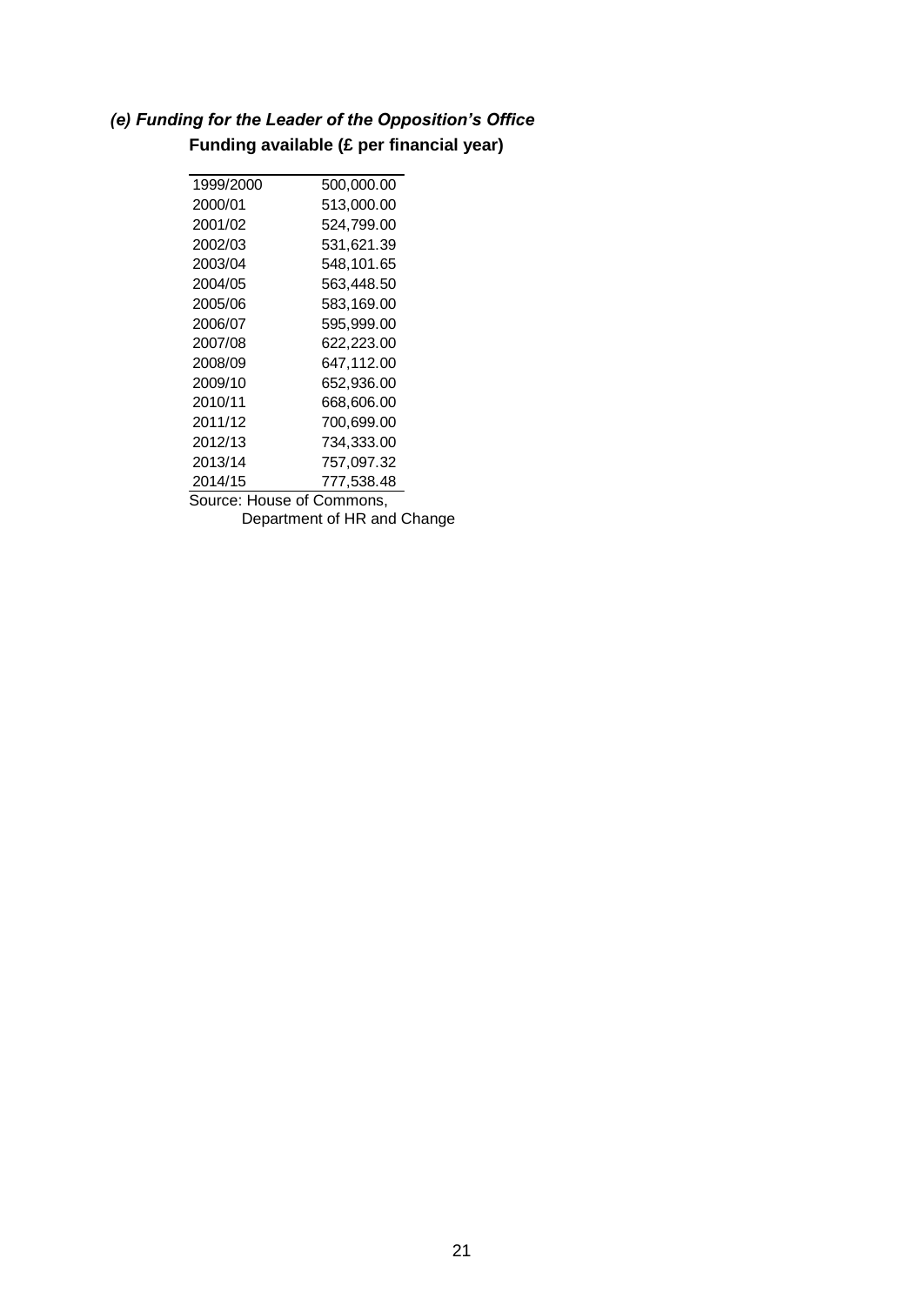# <span id="page-21-0"></span>**Appendix 3: Cranborne Money allocations, 1997/98-2014/15**

|                      |                            |         |           | Second largest opposition |             |         |
|----------------------|----------------------------|---------|-----------|---------------------------|-------------|---------|
|                      | <b>Official Opposition</b> |         | party     |                           | Cross Bench | Total   |
|                      | Party                      | £       | Party     | £                         | £           | £       |
| 1997/98              | Lab/Con                    | 102,600 | Lib Dem   | 30,780                    |             | 133,380 |
| to 30 April 1997     | Lab                        | 8,433   | Lib Dem   | 2,530                     |             | 10,963  |
| from 1 May 1997      | Con                        | 94, 167 | Lib Dem   | 28,250                    |             | 122,417 |
| 1998/99              | Con                        | 106,191 | Lib Dem   | 31,857                    |             | 138,048 |
| 1999/2000            | Con                        | 216,842 | Lib Dem   | 65,052                    | 10,000      | 291,894 |
| 2000/01              | Con                        | 222,480 | Lib Dem   | 66,743                    | 20,520      | 309,743 |
| 2001/02              | Con                        | 227,597 | Lib Dem   | 68,278                    | 20,992      | 316,867 |
| 2002/03              | Con                        | 390,555 | Lib Dem   | 195,000                   | 35,000      | 620,555 |
| 2003/04              | Con                        | 402,662 | Lib Dem   | 201,045                   | 36,085      | 639,792 |
| 2004/05              | Con                        | 413,131 | Lib Dem   | 206,272                   | 37,023      | 656,426 |
| 2005/06              | Con                        | 426,351 | Lib Dem   | 212,873                   | 38,208      | 677,432 |
| 2006/07              | Con                        | 435,584 | Lib Dem   | 217,982                   | 39,125      | 692,691 |
| 2007/08              | Con                        | 457,540 | Lib Dem   | 228,445                   | 41,003      | 726,988 |
| 2008/09              | Con                        | 474,927 | Lib Dem   | 237,136                   | 61,003      | 773,066 |
| 2009/10 (1)          | Con                        | 474,927 | Lib Dem   | 237,136                   | 61,003      | 773,066 |
| 2010/11              | Con/Lab                    | 495,824 | Lib Dem/- | 27,808                    | 63,687      | 587,319 |
| to 11 May 2010       | Con                        | 55,695  | Lib Dem   | 27,808                    | 7,154       | 90,657  |
| from 12 May 2010 (2) | Lab                        | 440,129 |           |                           | 56,533      | 496,662 |
| 2011/12              | Lab                        | 522,102 |           |                           | 67,063      | 589,165 |
| 2012/13              | Lab                        | 540,898 |           |                           | 69,477      | 610,375 |
| 2013/14              | Lab                        | 558,748 |           |                           | 71,770      | 630,518 |
| 2014/15              | Lab                        | 572,717 |           |                           | 73,565      | 646,282 |

(1) These amounts are unchanged from 2008/09 because the Retail Price Index, to March 2009, had fallen compared with twelve months earlier

(2) On 24 June 2010, the House of Lords removed references to the second largest opposition party in the resolution of 30 July 2002

Source: House of Lords Accountant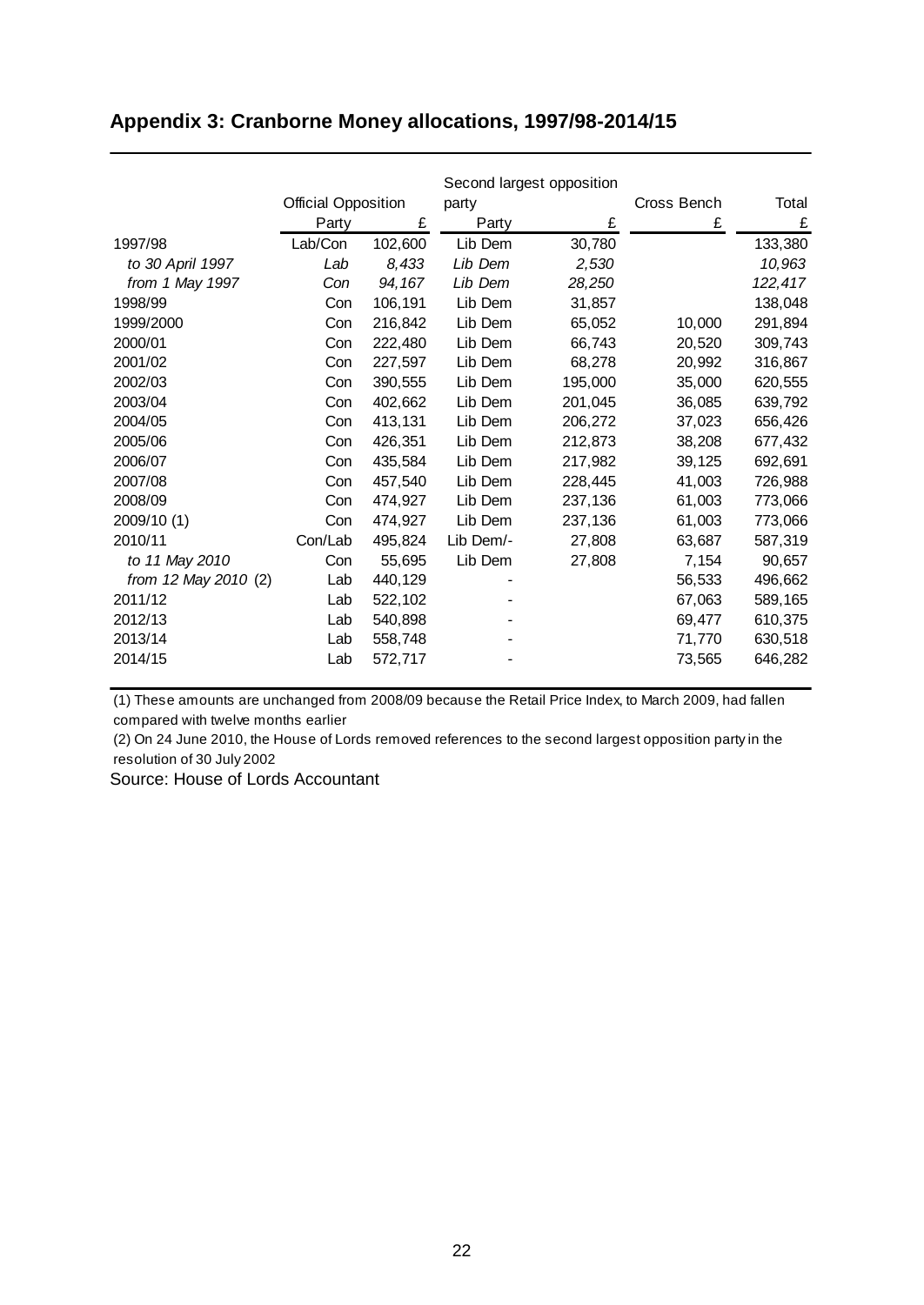## <span id="page-22-0"></span>**Appendix 4: Short Money resolution**

#### <span id="page-22-1"></span>*(a) Resolution of the House of Commons of 26 May 1999*

Opposition Parties (Financial Assistance),—Resolved, That, in the opinion of this House, the provisions of this Resolution should have effect in relation to the giving of financial assistance to opposition parties in this House:

1.—(1) Financial assistance to assist an opposition party in carrying out its Parliamentary Business shall be available under this paragraph at any time on or after 1st April 1999 if at that time one of the following conditions is satisfied with respect to the party, that is to say

(a) there are at that time at least two Members of this House who are members of the party and who were elected at the previous General Election after contesting it as candidates for the party; or

(b) there is at that time one such Member who was so elected and the aggregate of the votes cast in favour of all the party's candidates at that Election was at least 150,000.

(2) The amount of financial assistance which may be given under this paragraph to any party in respect of the expenses incurred by it in any period shall be the aggregate of

(a) the first relevant amount for that period multiplied by the number of seats won by its candidates at the Election; and

(b) the second relevant amount for that period multiplied by one two-hundredth of the number of votes cast for its candidates at that Election (rounded down to the nearest whole number).

- (3) For the period of one year beginning with 1st April 1999
	- (a) the first relevant amount shall be £10,732.69; and
	- (b) the second relevant amount shall be £21.44.
- (4) For any subsequent period of one year beginning with 1st April

(a) the first relevant amount shall be that amount for the previous period but increased by the appropriate percentage for the subsequent period; and

(b) the second relevant amount shall be that amount for the previous period but increased by the appropriate percentage for the subsequent period.

- (5) The appropriate percentage for any period is the percentage by which the retail prices index for the month of March immediately preceding that period has increased compared with the retail prices index for the previous March.<sup>66</sup>
- (6) The references in sub-paragraph (5) above to the retail prices index is a reference to the general index of retail prices (for all items) published by the Office for National Statistics, and if that index is not published for a month which is relevant for the purposes of this paragraph those references in that sub-paragraph shall be construed as references to any substituted index or index figure published by that Office.
- (7) In consequence of this paragraph, the Resolution of 4th November 1993 shall not have effect with respect to any time after 31st March 1999.
- (8) Financial assistance provided under the terms of this paragraph shall be paid in arrears, at intervals of not less than one month.
- 2.—(1) Without prejudice to the generality of paragraph 1 above, financial assistance towards travelling and associated expenses necessarily incurred by an opposition party's spokesmen in relation to the party's parliamentary business shall be available under this paragraph if at

<sup>&</sup>lt;sup>66</sup> Changing to uprating according to the RPI in December, from March, was agreed by the Members Estimate Committee on 15 March 2004. The MEC made other changes to bring the Resolution up to date. They are not reported here, see: House of Commons Members Estimate Committee, *List of provisions of the Resolutions of the House relating to expenditure charged to the Estimate for House of Commons: Members, as modified by the House of Commons Members Estimate Committee*, June 2006, 2nd edition, paras 8.1- 8.18[, http://www.publications.parliament.uk/pa/cm200506/cmselect/cmmemest/950/950ii.pdf](http://www.publications.parliament.uk/pa/cm200506/cmselect/cmmemest/950/950ii.pdf)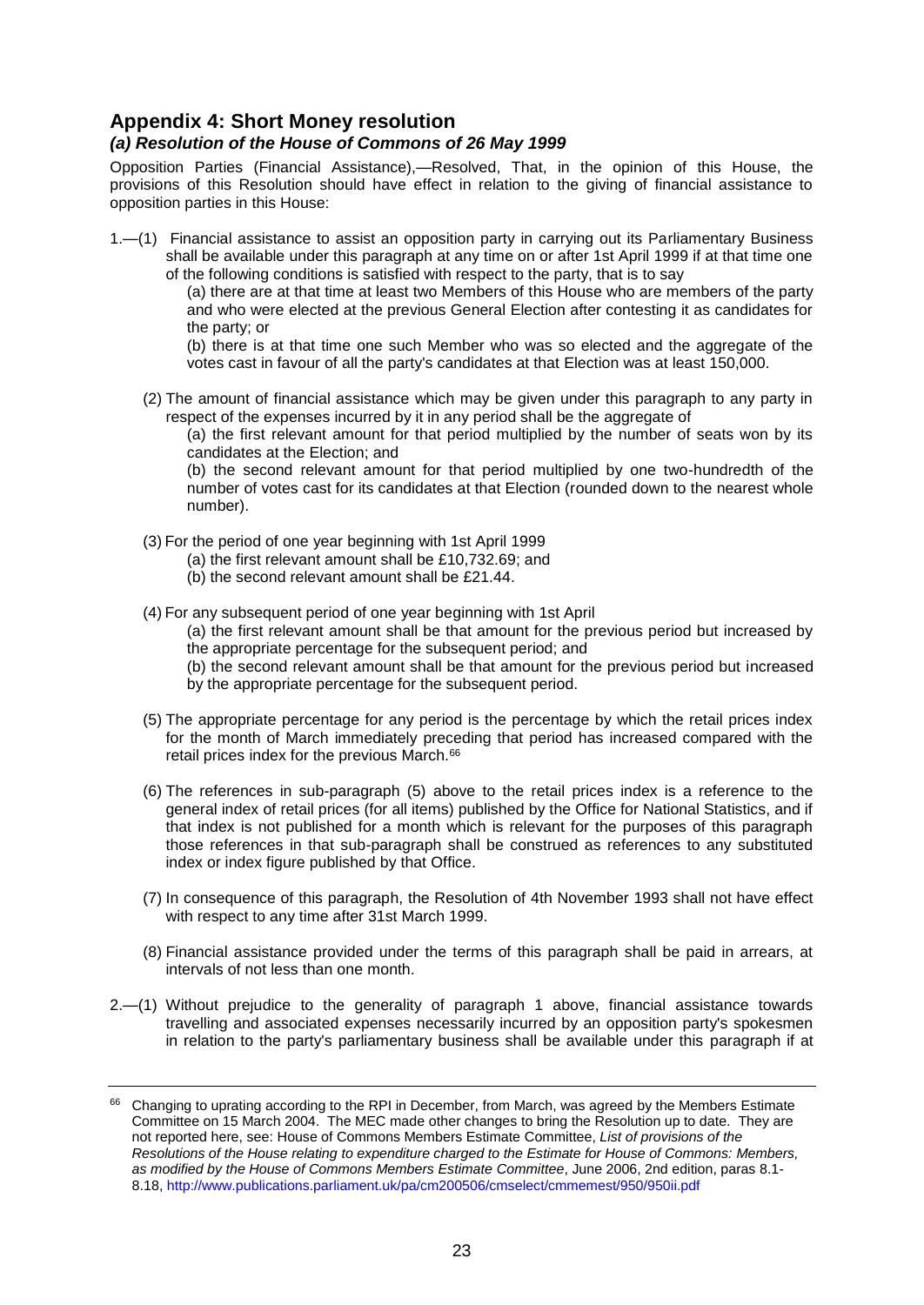any time on or after 1st April 1999 one of the conditions specified in sub-paragraph (1) of paragraph 1 above is satisfied with respect to the party.

- (2) The maximum amount of financial assistance which may be given under this paragraph to any party in respect of the expenses incurred in any period shall be such of the available amount for that period as may be allocated to the party in accordance with any apportionment under sub-paragraph (3) below.
- (3) The available amount for any period shall be apportioned between each of the opposition parties in the same proportion as the amount of financial assistance which may be given to each of them under paragraph 1 above for that period or for any period forming part of that period.
- (4) Any reference in this paragraph to the available amount for a period is a reference

(a) in the case of the period of one year beginning with 1st April 1999, to the sum of £117,896.00; and

(b) in the case of each subsequent period of one year beginning with 1st April, to the available amount for the previous period but increased by the appropriate percentage for the subsequent period.

- (5) Sub-paragraphs (5) and (6) of paragraph 1 above shall apply for the purposes of this paragraph as they apply for the purposes of that paragraph.
- 3.—(1) Financial assistance shall be available for the costs necessarily incurred in the running of the Leader of the Opposition's Office.
	- (2) For the period of one year beginning with 1st April 1999, the amount of financial assistance which may be given under this paragraph in respect of expenses incurred in that period shall be £500,000.
	- (3) For any subsequent period of one year beginning with 1st April the relevant amount shall be that amount for the previous period but increased by the appropriate percentage in accordance with paragraph 1(5).
	- (4) Sub-paragraphs (5) and (6) of paragraph 1 above shall apply for the purposes of this paragraph as they apply for the purposes of that paragraph.
	- (5) Financial assistance provided under the terms of this paragraph shall be paid in arrears, at intervals of not less than one month.
- 4. Any claims for financial assistance towards travelling expenses under paragraph 2 are to be made to the Accounting Officer of the House; and a party claiming such assistance shall (a) furnish that Officer with a statement of the facts on which the claim is based;

(b) certify to that Officer that the expenses which are claimed have been incurred exclusively in relation to the party's parliamentary business in accordance with this resolution.

- 5.—(1) As soon as practicable, but no later than nine months after 31st March each year, a party claiming financial assistance under this resolution, shall furnish the Accounting Officer of the House with the certificate of an independent professional auditor, in a form determined by the Accounting Officer, to the effect that all expenses in respect of which the party received financial assistance during the period ending with that day were incurred exclusively in relation to the party's parliamentary business under this resolution.
	- (2) If an audit certificate under sub-paragraph (1) of this paragraph has not been furnished within the time specified no further financial assistance under this resolution shall be paid until such a certificate is so furnished.
- 6.—(1) In the case of any year in which there is a General Election (a) the period ending immediately before the date of the Election and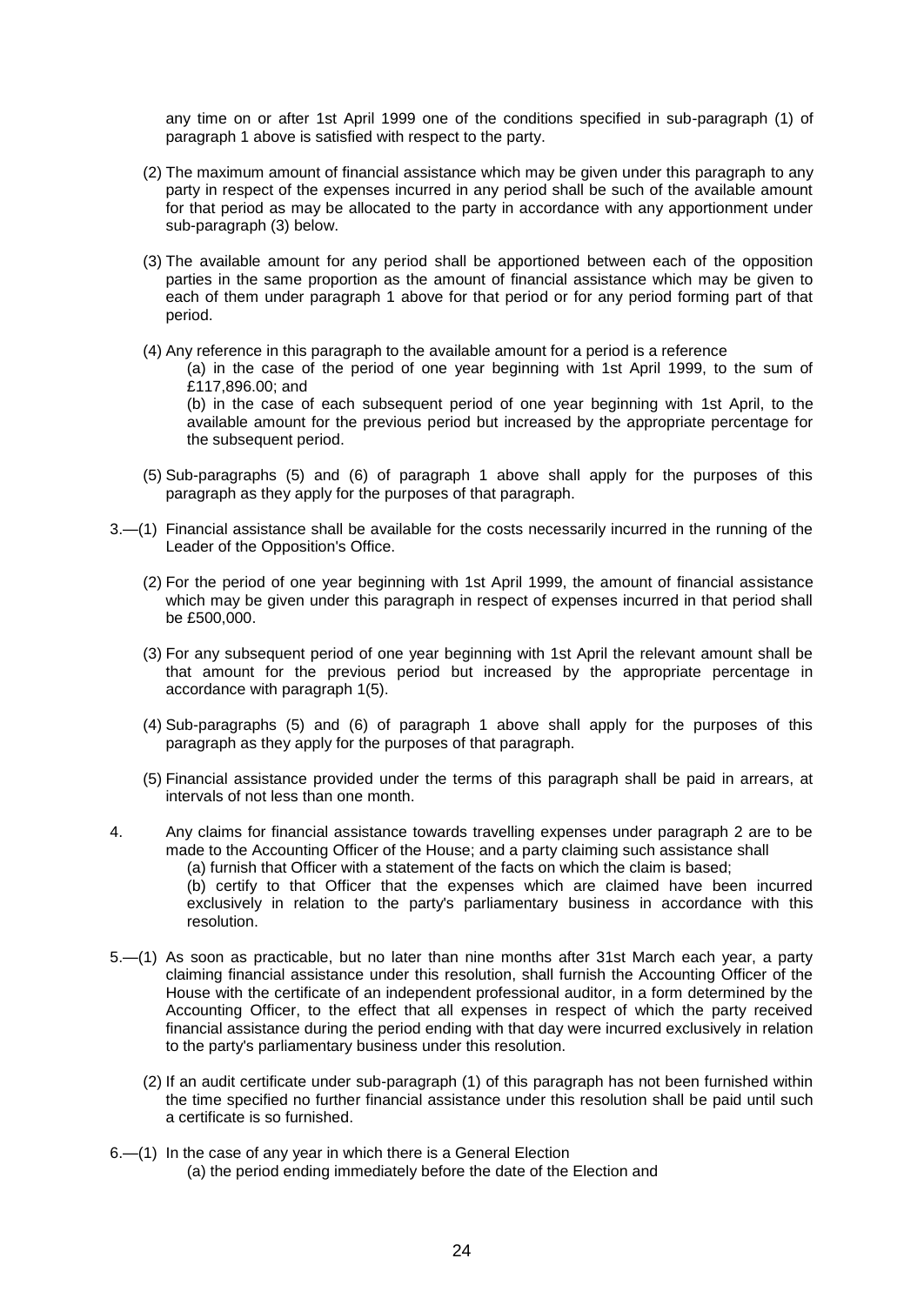(b) the period beginning with that date shall be treated for the purposes of paragraph 1(1) and  $(2)$ ,  $2(1)$  to  $(3)$  and  $3$  above as separate periods.

(2) In relation to any such separate period

(a) the first relevant amount and the second relevant amount for the period ending immediately before the date of the General Election shall be apportioned according to the number of days in that period as a proportion of the total number of days in the year in question; and

(b) the available amount for the period beginning with the date of the General Election shall be a proportionate part of the available amount for the year in question.

- (3) In relation to any such separate period ending immediately before the date of the Election, paragraph 5(1) above shall have effect as if the 31st March referred to were a reference to the day immediately before the date of the Election.
- (4) In this paragraph "year" means a year beginning with 1st April.
- (5) The cost of providing financial assistance shall be borne on the House of Commons: Members' salaries etc. Vote.

Source: *Votes and Proceedings*, 26 May 1999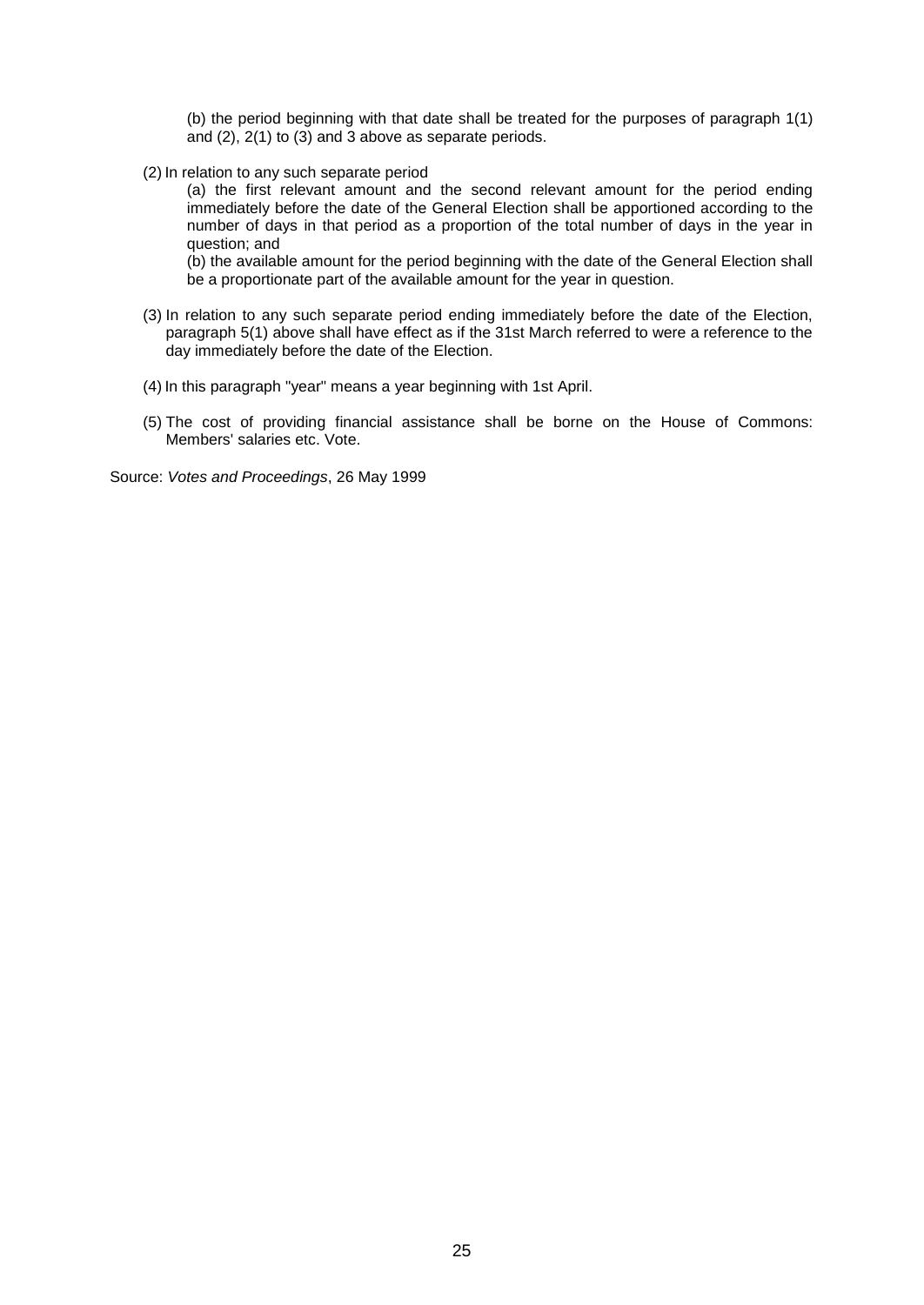### <span id="page-25-0"></span>*(b) Resolution of the House of Commons of 26 May 1999, as amended by the Members Estimate Committee*

The Members Estimate Committee is required to codify and modify resolutions of the House relating to expenditure charged to expenditure charged to the House of Commons: Members Estimate (i.e. the budget from which Short Money is paid). It has made the following changes to the Resolution on Financial Assistance to Opposition Parties (Short Money), which was agreed on 26 May 1999.

- On 15 March 2004, the MEC agreed to change the basis for uprating Short Money from the RPI in the previous March to the RPI in the previous December.<sup>67</sup> The MEC made other changes to bring the Resolution up to date. 68
- On 21 January 2013, the MEC agreed to implement an end-of-May deadline for submission of audit certificates for Short Money (see para 2.13, in the Resolution below) and representative money.<sup>69</sup>

The Short Money resolution, as revised by the MEC, states:

2.1 Financial assistance to assist an opposition party in carrying out its parliamentary business shall be available if—

(a) There are at that time at least two Members of the House who are members of the party and who were elected at the previous General Election after contesting it as candidates for the party, or

(b) There is at that time one such Member who was so elected and the aggregate of the votes cast in favour of all the party's candidates at that election was at least 150,000.

2.2 The amount of financial assistance which may be given under the provision set out at paragraph 2.1 above to any party in respect of the expenses incurred by it in any period shall be the aggregate of—

(a) The first relevant amount for that period multiplied by the number of seats won by its candidates at the Election; and

(b) The second relevant amount for that period multiplied by one two-hundredth of the number of votes cast for its candidates at that Election (rounded down to the nearest whole number).

2.3 The first relevant amount shall be £16,250 and for any subsequent period of one year beginning with 1 April the first relevant amount shall be that amount for the previous period but increased by the appropriate percentage for the subsequent period; and the second relevant amount shall be £32.46, and for any subsequent period of one year beginning with 1 April the second relevant amount shall be that amount for the previous period but increased by the appropriate percentage for the subsequent period.

2.4 The appropriate percentage for any period is the percentage by which the Retail Prices Index for the month of December immediately preceding that period has increased compared with the Retail Prices Index for the previous December.

<sup>67</sup> Members Estimate Committee, *[Decisions](http://www.parliament.uk/business/committees/committees-archive/mec/mecfm150304/)*, 15 March 2004

<sup>68</sup> These changes were shown in Members Estimate Committee, *Concordance of Resolutions List of Provisions of the Resolutions of the House relating to expenditure charged to the Estimate for House of Commons: Members, as modified by the House of Commons Members Estimate Committee*, 6 May 2005, HC 240-II 2004-05

<sup>69</sup> House of Commons Commission, *[Decisions 21 January 2013](http://www.parliament.uk/mps-lords-and-offices/offices/commons/house-of-commons-commission/minutes/decisions-2013/hcc-210113/)*, Item 2; Members Estimate Committee, *[Consolidated list of provisions of the Resolutions of the House relating to expenditure charged to the Estimate](http://www.publications.parliament.uk/pa/cm201213/cmselect/cmmember/918/918.pdf)  [for House of Commons: Members as at 1 April 2013](http://www.publications.parliament.uk/pa/cm201213/cmselect/cmmember/918/918.pdf)*, 26 March 2013, HC 918 2012-13, Annex 2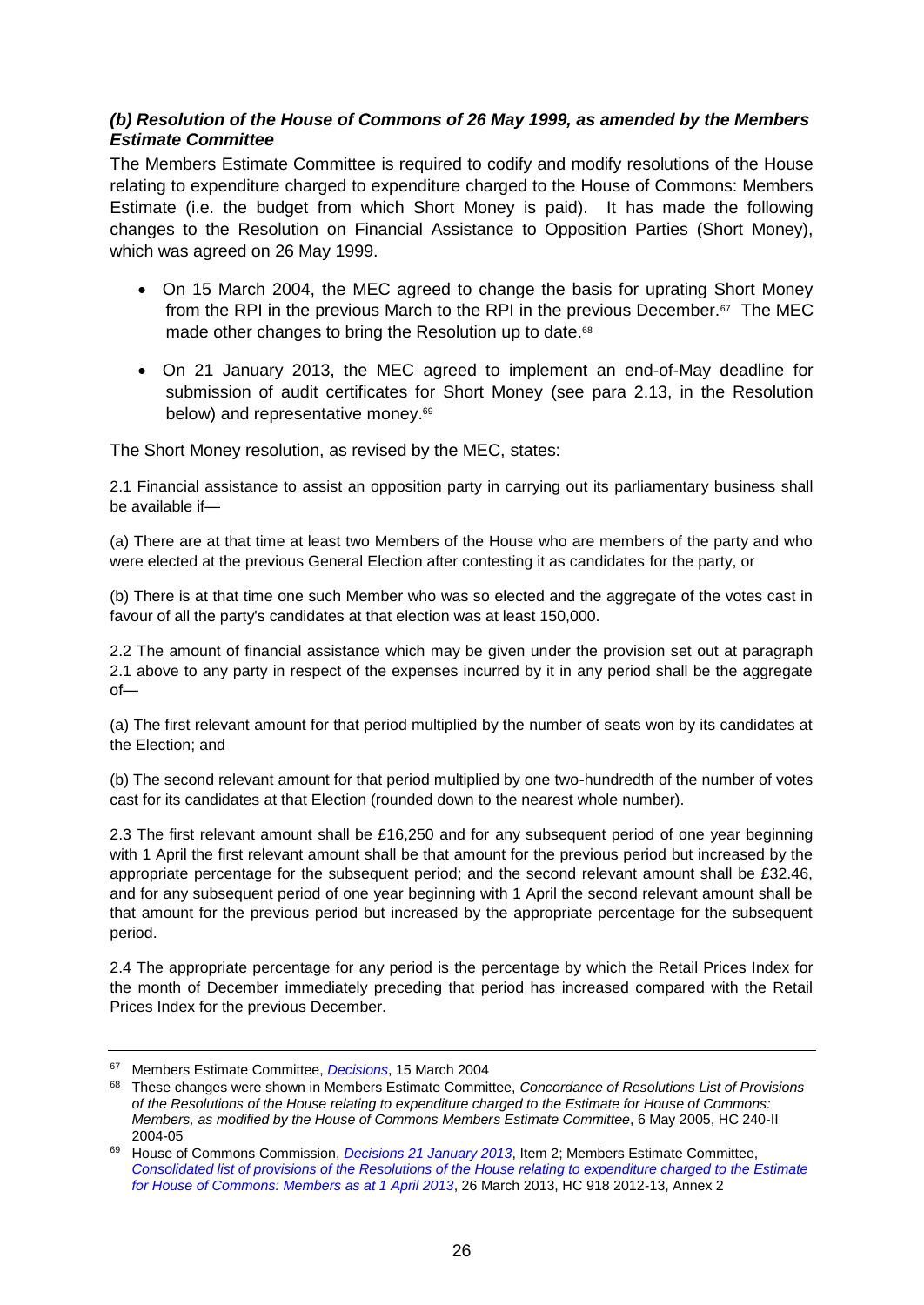2.5 Financial assistance provided under the terms of this provision shall be paid in arrears, at intervals of not less than one month.

2.6 Without prejudice to the generality of the provision set out at paragraph 2.1 above, financial assistance towards travelling and associated expenses necessarily incurred by an opposition party's spokesman in relation to the party's parliamentary business shall be available if one of the conditions specified at paragraph 2.1 above is satisfied with respect to the party.

2.7 The maximum amount of financial assistance which may be given under the provision set out at paragraph 2.6 above to any party in respect of the expenses incurred in any period shall be such of the available amount for that period as may be allocated to the party in accordance with any apportionment as set out at paragraph 2.8 below.

2.8 The available amount for any period shall be apportioned between each of the opposition parties in the same proportion as the amount of financial assistance which may be given to each of them under the provisions set out at paragraph 2.1 above for that period or for any period forming part of that period.

2.9 The available amount for the period of a year beginning 1 April 2013 shall be £178,516. The available amount for any subsequent period is the available amount for the previous period, increased by the appropriate percentage (as specified at paragraph 2.4 above) for the subsequent period.

2.10 Financial assistance shall be available for the costs necessarily incurred in the running of the Office of the Leader of the Opposition. For the period of one year beginning with 1 April 2013, the amount of financial assistance which may be given under this paragraph in respect of expenses incurred in that period shall be £797,097. For any subsequent period of one year beginning with 1 April the relevant amount shall be that amount for the previous period but increased by the appropriate percentage (as specified at paragraph 2.4 above).

2.11 Financial assistance under the provisions set out at paragraph 2.1 above shall be paid in arrears, at intervals of not less than one month.

2.12 Any claims for financial assistance towards travelling expenses incurred by an opposition party spokesman in relation to the party's parliamentary business as set out at paragraph 2.6 above are to be made to the Accounting Officer of the House; and a party claiming such assistance shall—

(a) Furnish that Officer with a statement of the facts on which the claim is based, and

(b) Certify to that Officer that the expenses which are claimed have been incurred exclusively in relation to the party's parliamentary business in accordance with the provisions set out at paragraph 2.6 above.

2.13 As soon as practicable, but no later than two months after 31 March each year, a party claiming financial assistance under the provisions set out at paragraphs 2.1 to 2.11 above shall furnish the Accounting Officer of the House with the certificate of an independent professional auditor, in a form determined by the Accounting Officer, to the effect that all expenses in respect of which the party received financial assistance during the period ending with that day were incurred exclusively in relation to the party's parliamentary business.

2.14 If an audit certificate as referred to at paragraph 2.13 above has not been furnished within the time specified, no further financial assistance under the provisions set out at paragraphs 2.1 to 2.11 above shall be paid until such a certificate is furnished.

2.15 In the case of any year in which there is a General Election—

(a) The period ending immediately before the date of the Election, and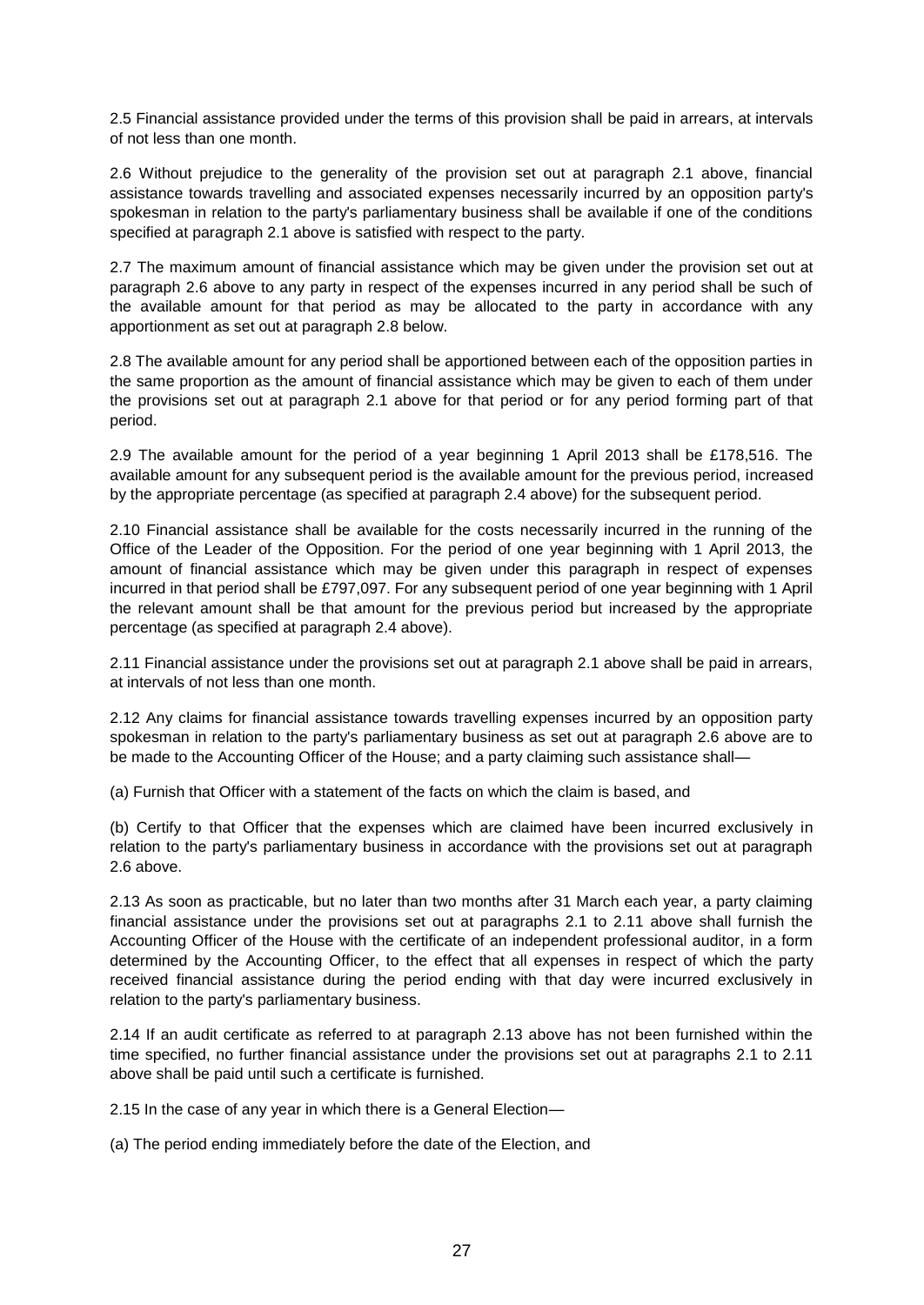(b) The period beginning with that date shall be treated for the purposes of the provisions set out at paragraphs 2.1 to 2.11 above as separate periods.

2.16 In relation to any such separate periods—

(a) The first relevant amount and the second relevant amount for the period ending immediately before the date of the General Election shall be apportioned according to the number of days in that period as a proportion of the total number of days in the year in question, and

(b) The available amount for the period beginning with the date of the General Election shall be a proportionate part of the available amount for the year in question.

2.17 In relation to any such separate period ending immediately before the date of the election, the provisions set out at paragraph 2.13 above shall have effect as if the 31 March referred to were a reference to the day immediately before the date of the Election.

2.18 The cost of providing financial assistance shall be borne on the House of Commons: Members Estimate. (*26 May 1999; MEC, 15 March 2004; MEC, 21 January 2013*)

Source: Members Estimate Committee, *Consolidated list of [provisions of the Resolutions of the House](http://www.publications.parliament.uk/pa/cm201314/cmselect/cmmemest/1217/1217.pdf)  [relating to expenditure charged to the Estimate for House of Commons: Members as at 7](http://www.publications.parliament.uk/pa/cm201314/cmselect/cmmemest/1217/1217.pdf) April 2014*, 10 April 2014, HC 1217 2013-14, Annex 2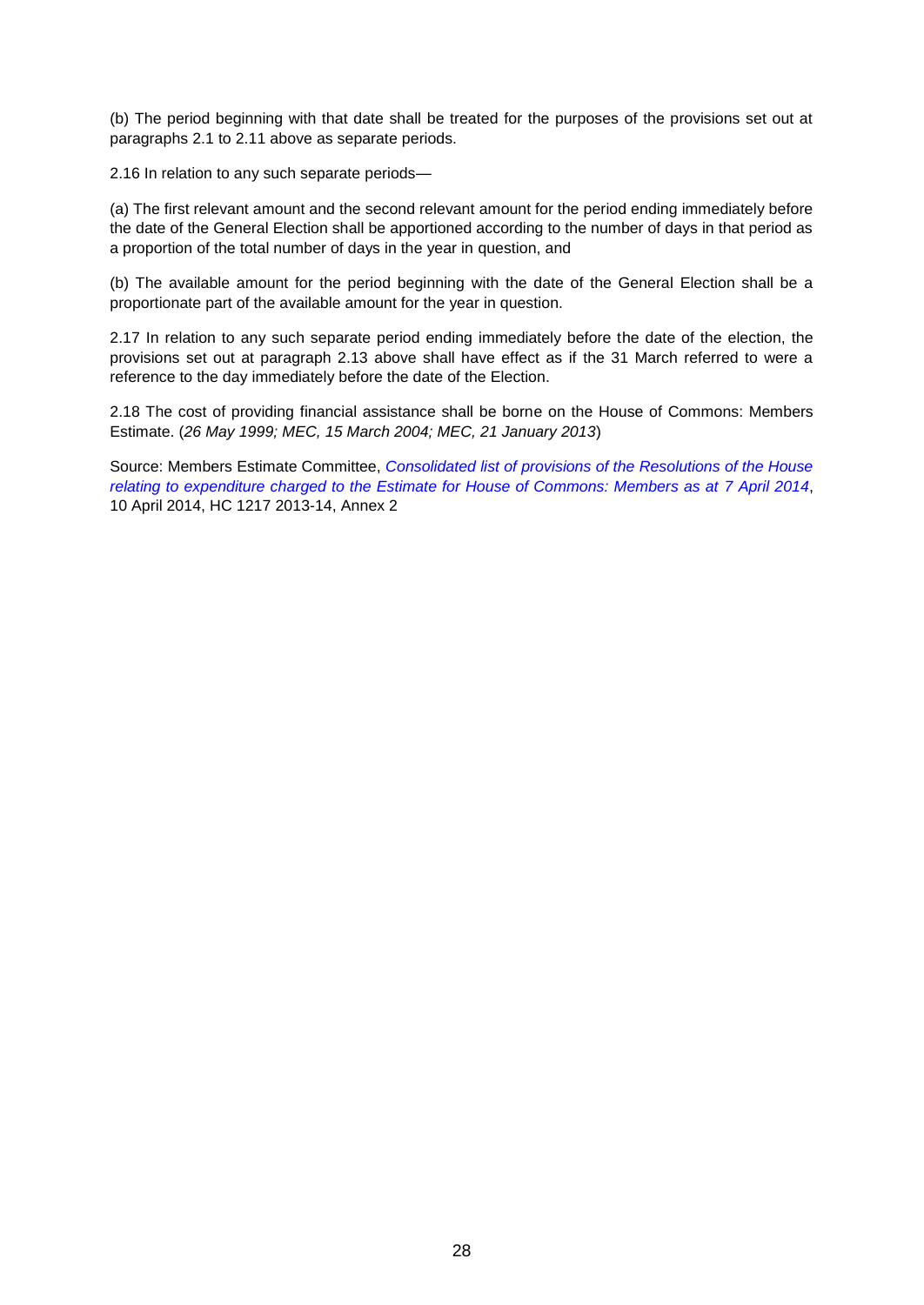## <span id="page-28-0"></span>**Appendix 5: House of Lords Resolution of 30 July 2002 on Cranborne money**

That, in the opinion of this House, the provisions of this Resolution should have effect—

(a) in place of the Resolution of 27th November 1996 (giving of financial assistance to opposition parties in this House) in relation to the giving of such financial assistance for periods after 31st March 2002, and

(b) in relation to the giving of financial assistance to the Convenor of the Cross-Bench Peers for periods after 31st March 2001:

(1) Financial assistance shall be available to assist the Opposition, the second largest opposition party and the Convenor of the Cross-Bench Peers in carrying out their Parliamentary business.

(2) The maximum amount of financial assistance which may be given is—

(a) for the year beginning with 1st April 2002—

Opposition **E** 390,555

second largest opposition party E 195,000

Convenor of the Cross Bench Peers £ 35,000

(b) for each subsequent year, the maximum amount for the previous year increased by the percentage (if any) by which the retail prices index for the previous March has increased compared with the index for the March before that, and (if the resulting amount is not a whole number of pounds) rounded to the nearest pound.

(3) The financial assistance available under this Resolution includes assistance in respect of expenses incurred before the passing of this Resolution.

(4) In the case of the Convenor of the Cross-Bench Peers, financial assistance shall also be available, to a maximum of £35,000, to assist him in respect of expenses in carrying out his Parliamentary business for the year beginning with 1st April 2001.

(5) Any claim for financial assistance by a party or the Convenor ("the claimant") is to be made to the Accounting Officer of the House; and the claimant must—

(a) provide that Officer with a statement of the facts on which the claim is based;

(b) certify to that Officer that the expenses in respect of which the assistance is claimed have been incurred exclusively in relation to the claimant's Parliamentary business; and

(c) as soon as practicable after each 31st March following the passing of this Resolution, furnish that Officer with the certificate of an independent professional auditor to the effect that all expenses in respect of which the claimant claimed financial assistance during the period ending with that day were incurred as mentioned in sub-paragraph (b) above.

(6) Paragraph (5)(c) does not apply to a claim for assistance under paragraph (4), but when making such a claim the Convenor must provide the Accounting Officer of the House with the certificate of an independent professional auditor to the effect that all expenses in respect of which the claim is made were incurred exclusively in relation to the Convenor's Parliamentary business.

(7) In the case of any year in which there is a General Election—

(a) the period ending immediately before the date of the Election and the period beginning with that date are to be treated as separate periods;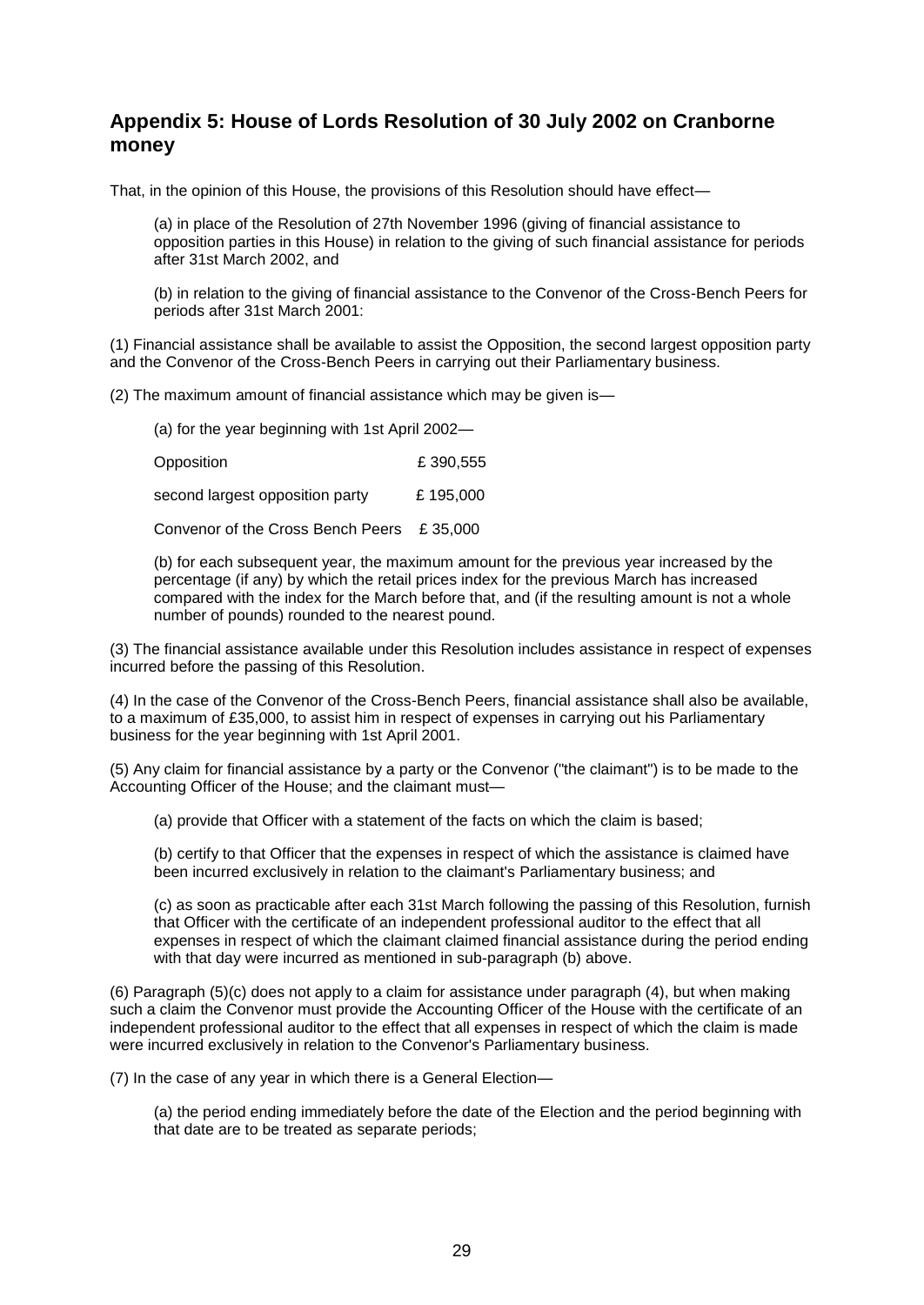(b) the maximum amount which may be given to each claimant for each of those periods is a proportionate part (rounded to the nearest pound) of the maximum amount for the year in question; and

(c) in relation to the first such period, paragraph (5)(c) has effect as if references to the last day of the period were substituted for references to 31st March.

(8) In this Resolution—

(a) the "Opposition" means the party in opposition to Her Majesty's Government having the greatest numerical strength in the House of Commons;

(b) the "second largest opposition party" means the party in opposition to Her Majesty's Government (other than the Opposition) with the greatest number of Members of this House among its members;

(c) the "retail prices index" means the general index of retail prices (for all items) published by the Office for National Statistics (or any index or figures published by that Office in place of that index); and

(d) "year" means a year beginning with 1st April.

Source: [HL Deb 30 July 2002 cc817-818](http://www.publications.parliament.uk/pa/ld200102/ldhansrd/vo020730/text/20730-03.htm#20730-03_head1) (debate cc817-821)

#### <span id="page-29-0"></span>*House of Lords Resolution of 24 June 2010 on Cranborne money*

On 24 June 2010, the House of Lords agreed the following change to the resolution of 30 July 2002:

That, in the opinion of this House, the resolution of the House of 30 July 2002 (Financial Assistance to Opposition Parties) should have effect, in relation to the giving of financial assistance, with effect from 12 May 2010, as if-

(a) in paragraphs (1) and (2)(a) the references to the second largest opposition party were omitted, and

(b) paragraph (8)(b) were omitted.<sup>70</sup>

<sup>70</sup> HL Deb 24 June 2010 cc1429-1435